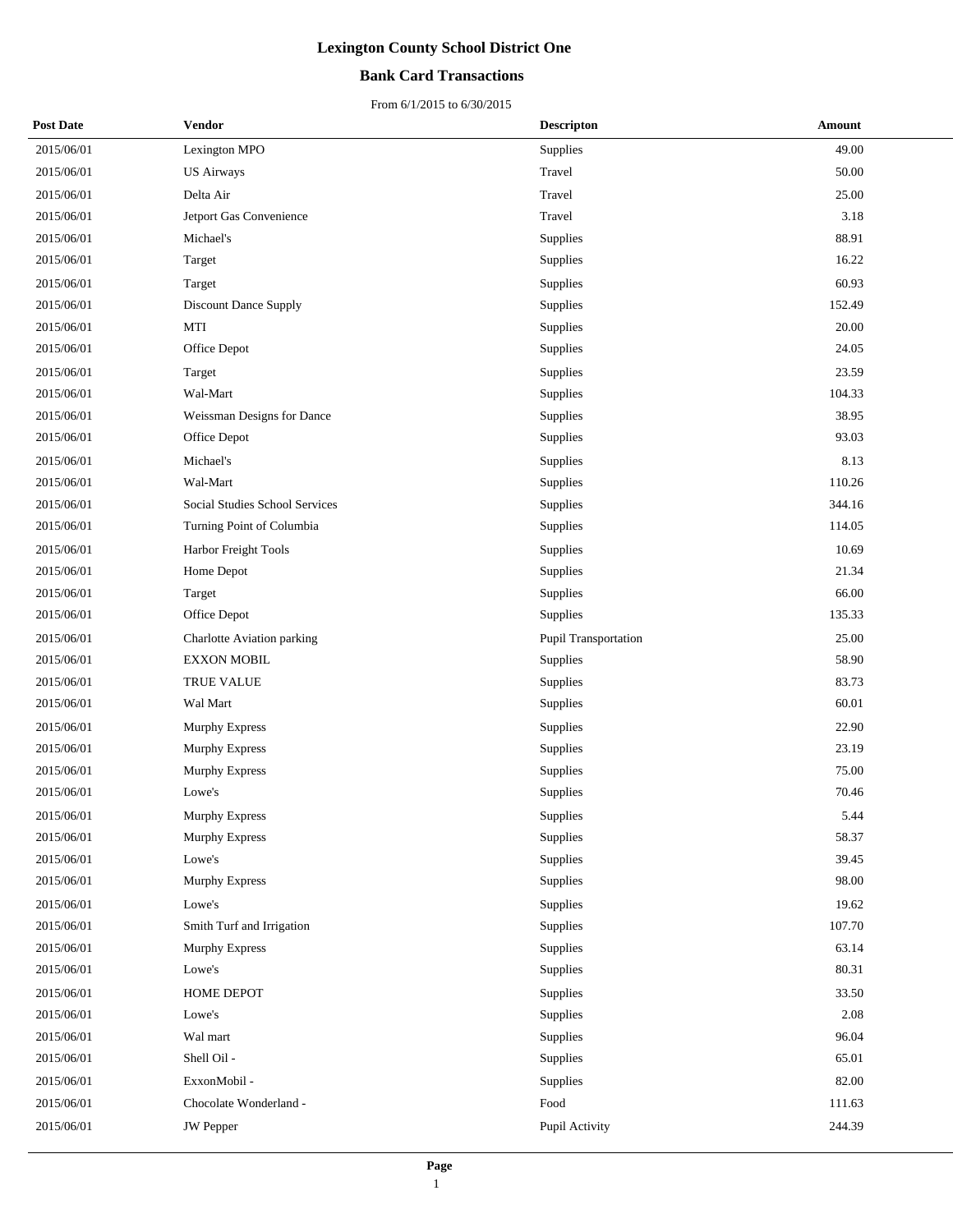### **Bank Card Transactions**

| <b>Post Date</b> | Vendor                | <b>Descripton</b> | Amount |
|------------------|-----------------------|-------------------|--------|
| 2015/06/01       | Haese mathematics     | Pupil Activity    | 3.92   |
| 2015/06/01       | Haese Mathematics     | Pupil Activity    | 130.82 |
| 2015/06/01       | Michael's             | Pupil Activity    | 58.19  |
| 2015/06/01       | online labels         | Pupil Activity    | 6.95   |
| 2015/06/01       | amazon                | Pupil Activity    | 46.93  |
| 2015/06/01       | amazon                | Pupil Activity    | 25.92  |
| 2015/06/01       | Lowe's                | Pupil Activity    | 3.71   |
| 2015/06/01       | Rubberstamp           | Pupil Activity    | 23.90  |
| 2015/06/01       | Office Depot          | Pupil Activity    | 40.09  |
| 2015/06/01       | Walmart               | Pupil Activity    | 101.32 |
| 2015/06/01       | Food Lion             | Pupil Activity    | 26.95  |
| 2015/06/01       | walmart               | Pupil Activity    | 41.27  |
| 2015/06/01       | Walmart               | Pupil Activity    | 95.40  |
| 2015/06/01       | <b>PUBLIX</b>         | Pupil Activity    | 47.25  |
| 2015/06/01       | <b>EXXON MOBIL</b>    | Pupil Activity    | 23.57  |
| 2015/06/01       | <b>WALMART</b>        | Pupil Activity    | 50.46  |
| 2015/06/01       | <b>PUBLIX</b>         | Pupil Activity    | 45.40  |
| 2015/06/01       | SHELL OIL             | Pupil Activity    | 23.90  |
| 2015/06/01       | Precision Roller      | Pupil Activity    | 287.90 |
| 2015/06/01       | <b>USPS</b>           | Pupil Activity    | 203.43 |
| 2015/06/01       | Hobby Lobby           | Pupil Activity    | 148.24 |
| 2015/06/01       | <b>Staples</b>        | Pupil Activity    | 128.19 |
| 2015/06/01       | Murphy Express        | Pupil Activity    | 21.31  |
| 2015/06/01       | Chevron               | Pupil Activity    | 30.00  |
| 2015/06/01       | Shell Oil             | Pupil Activity    | 20.14  |
| 2015/06/01       | Chevron               | Pupil Activity    | 15.66  |
| 2015/06/01       | Parking               | Pupil Activity    | 25.00  |
| 2015/06/01       | Auto Plaza            | Pupil Activity    | 17.00  |
| 2015/06/01       | Murphy Express        | Pupil Activity    | 24.70  |
| 2015/06/01       | Exxon Mobil           | Pupil Activity    | 30.50  |
| 2015/06/01       | Parking               | Pupil Activity    | 25.00  |
| 2015/06/01       | Auto Plaza            | Pupil Activity    | 17.00  |
| 2015/06/01       | Auto Plaza            | Pupil Activity    | 17.00  |
| 2015/06/01       | Chevron               | Pupil Activity    | 39.95  |
| 2015/06/01       | <b>Murphy Express</b> | Pupil Activity    | 33.70  |
| 2015/06/01       | Murphy Express        | Pupil Activity    | 30.04  |
| 2015/06/01       | Chevron               | Pupil Activity    | 40.00  |
| 2015/06/01       | Chevron               | Pupil Activity    | 45.79  |
| 2015/06/01       | <b>Murphy Express</b> | Pupil Activity    | 20.00  |
| 2015/06/01       | Parking               | Pupil Activity    | 25.00  |
| 2015/06/01       | Parking               | Pupil Activity    | 25.00  |
| 2015/06/01       | Auto Plaza            | Pupil Activity    | 17.00  |
| 2015/06/01       | Auto Plaza            | Pupil Activity    | 17.00  |
| 2015/06/01       | Shell Oil             | Pupil Activity    | 20.50  |
| 2015/06/01       | Parking               | Pupil Activity    | 50.00  |
|                  |                       |                   |        |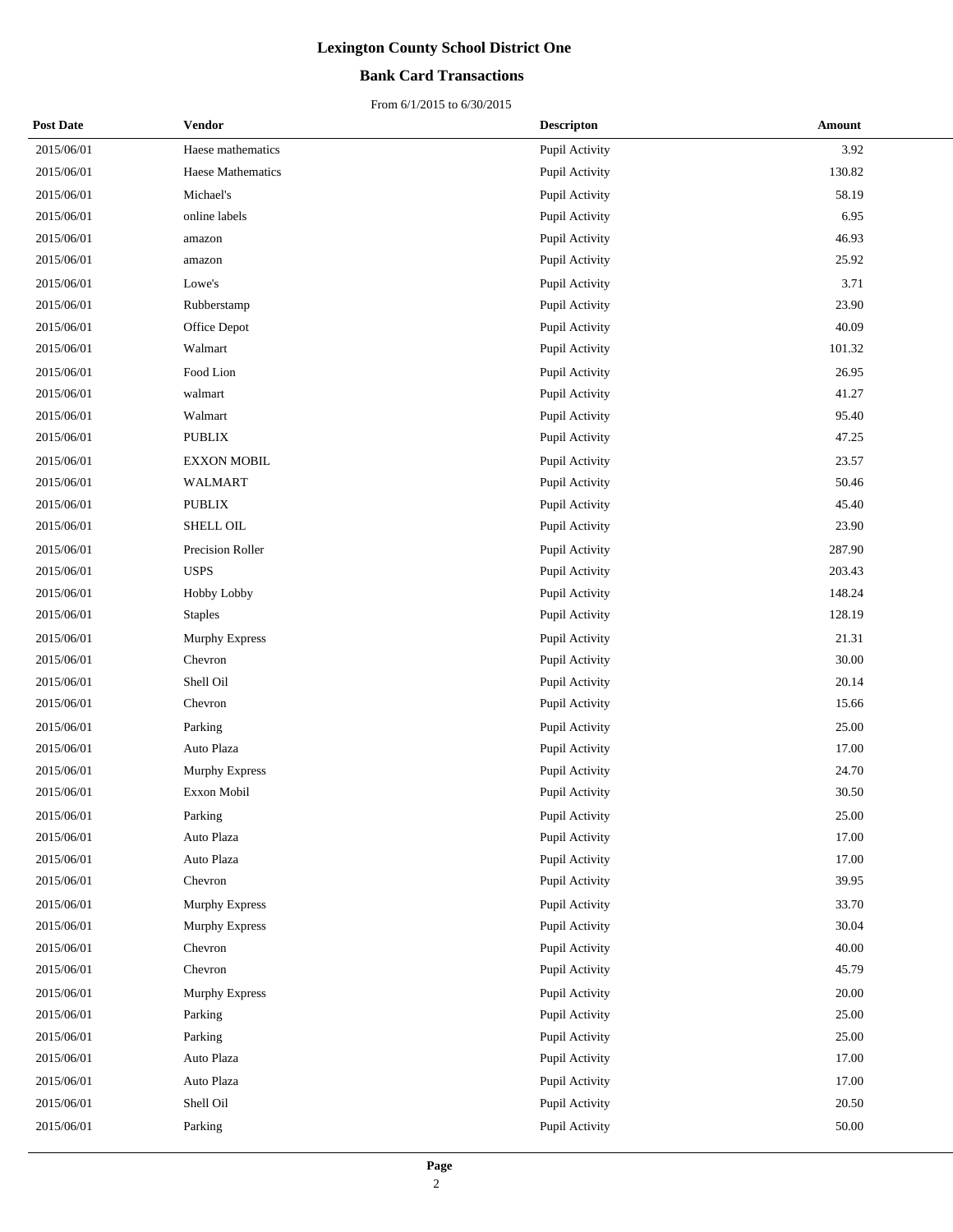### **Bank Card Transactions**

| <b>Post Date</b> | Vendor                       | <b>Descripton</b>    | Amount |
|------------------|------------------------------|----------------------|--------|
| 2015/06/01       | <b>Hyatt Hotels</b>          | Pupil Activity       | 362.94 |
| 2015/06/01       | Wal Mart                     | Pupil Activity       | 19.28  |
| 2015/06/01       | Lowe's                       | Pupil Activity       | 514.95 |
| 2015/06/01       | <b>Scantron Corporation</b>  | Pupil Activity       | 791.22 |
| 2015/06/01       | Office Depot                 | Pupil Activity       | 62.06  |
| 2015/06/01       | Amazon                       | Pupil Activity       | 57.95  |
| 2015/06/01       | Amazon                       | Pupil Activity       | 67.96  |
| 2015/06/01       | Office Depot                 | Pupil Activity       | 112.69 |
| 2015/06/01       | Lowe's                       | Pupil Activity       | 518.22 |
| 2015/06/01       | Target                       | Pupil Activity       | 29.94  |
| 2015/06/01       | Dollar Tree                  | Pupil Activity       | 13.91  |
| 2015/06/01       | Maggiano's Pointe            | Pupil Activity       | 160.31 |
| 2015/06/01       | Wal-Mart                     | Pupil Activity       | 19.07  |
| 2015/06/01       | Wal-Mart                     | Pupil Activity       | 44.78  |
| 2015/06/01       | Office Depot                 | Pupil Activity       | 58.26  |
| 2015/06/01       | Kidder manufacturer          | Pupil Activity       | 739.58 |
| 2015/06/01       | Amazon.com                   | Pupil Activity       | 91.96  |
| 2015/06/01       | Foreign Transaction fee      | Pupil Activity       | 22.19  |
| 2015/06/01       | Wal-Mart                     | Pupil Activity       | 28.70  |
| 2015/06/01       | Target                       | Pupil Activity       | 40.56  |
| 2015/06/01       | Target                       | Pupil Activity       | 19.51  |
| 2015/06/01       | <b>Discount Dance Supply</b> | Pupil Activity       | 253.91 |
| 2015/06/01       | walmart                      | Pupil Activity       | 85.72  |
| 2015/06/01       | Stapels                      | Pupil Activity       | 51.33  |
| 2015/06/01       | walmart                      | Pupil Activity       | 55.56  |
| 2015/06/01       | Parkers of Lexington         | Pupil Activity       | 134.82 |
| 2015/06/01       | Party City                   | Pupil Activity       | 106.75 |
| 2015/06/01       | Amazon                       | Pupil Activity       | 131.98 |
| 2015/06/01       | Amazon                       | Pupil Activity       | 126.68 |
| 2015/06/01       | Rod Steward LLC              | Pupil Activity       | 95.40  |
| 2015/06/01       | Lake World                   | Pupil Activity       | 24.34  |
| 2015/06/01       | Sportsman's Warehouse        | Pupil Activity       | 45.01  |
| 2015/06/01       | amazon                       | Pupil Activity       | 65.94  |
| 2015/06/02       | Amazon.com                   | Supplies             | 30.61  |
| 2015/06/02       | AW Peller                    | Supplies             | 19.75  |
| 2015/06/02       | Amazon.com                   | Supplies             | 58.29  |
| 2015/06/02       | Lowe's                       | Supplies             | 2.08   |
| 2015/06/02       | <b>USPS</b>                  | Pupil Activity       | 11.54  |
| 2015/06/03       | Michael's                    | Supplies             | 61.12  |
| 2015/06/03       | <b>Staples</b>               | Supplies             | 48.13  |
| 2015/06/03       | Michael's                    | Supplies             | 94.05  |
| 2015/06/03       | <b>Staples</b>               | Supplies             | 444.32 |
| 2015/06/03       | Michael's                    | Supplies             | 72.79  |
| 2015/06/03       | <b>Staples</b>               | Supplies             | 59.89  |
| 2015/06/03       | ANOTHER PRINTER              | Printing and Binding | 595.86 |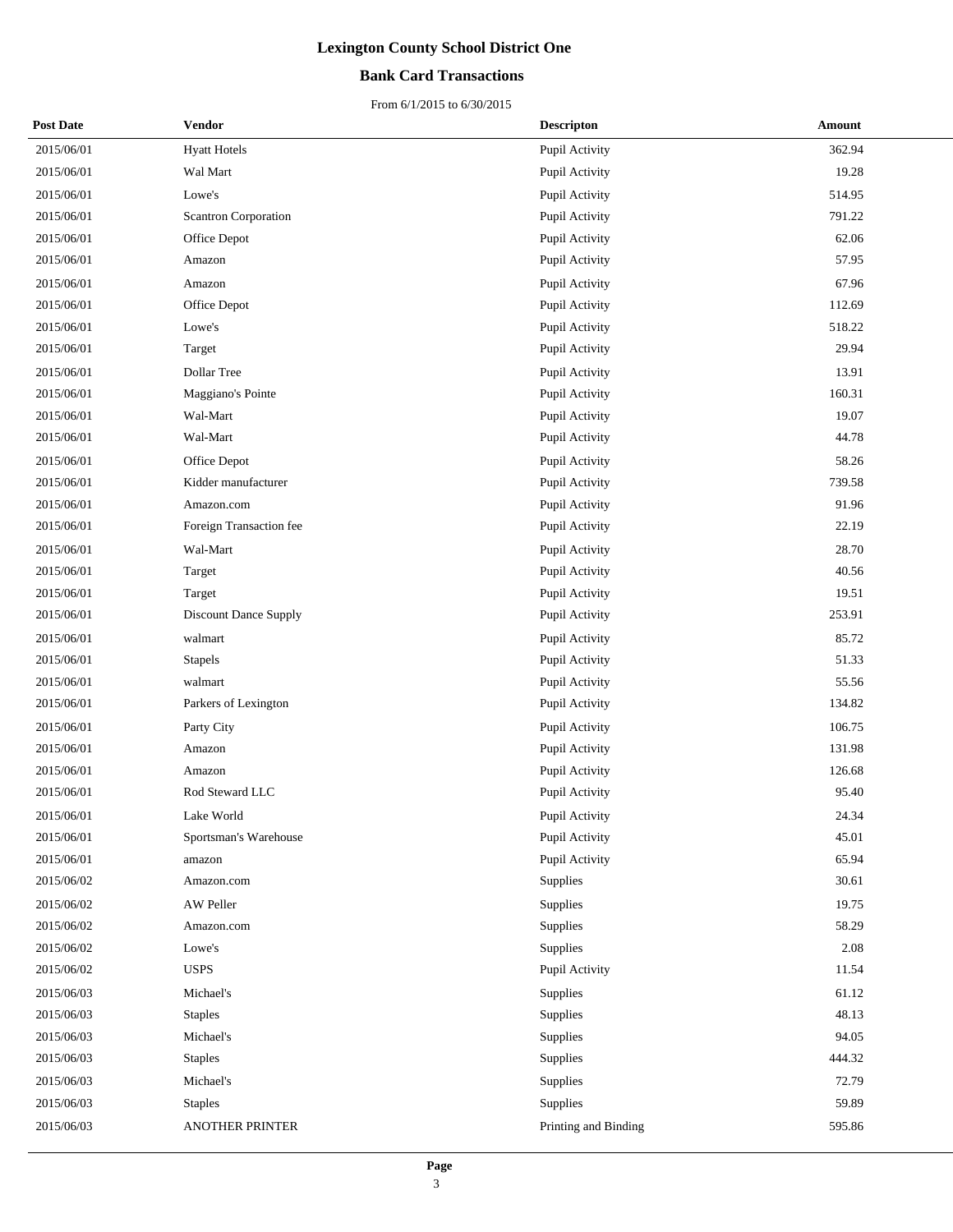### **Bank Card Transactions**

| <b>Post Date</b> | Vendor                         | <b>Descripton</b>          | Amount    |
|------------------|--------------------------------|----------------------------|-----------|
| 2015/06/03       | OFFICE DEPOT                   | Printing and Binding       | 113.13    |
| 2015/06/03       | $\operatorname{ACTFL}$         | Supplies                   | 80.08     |
| 2015/06/03       | Amazon                         | Supplies                   | 286.85    |
| 2015/06/03       | Amazon                         | Supplies                   | 112.72    |
| 2015/06/03       | OFFICE DEPOT                   | Supplies                   | 150.83    |
| 2015/06/03       | <b>BLS Smart PDF converter</b> | <b>Technology Supplies</b> | 39.90     |
| 2015/06/03       | Plank Road Publishing          | <b>Technology Supplies</b> | 16.95     |
| 2015/06/03       | Zebra Cleaners                 | Repairs and Maintenance    | 267.53    |
| 2015/06/03       | Wild Palms                     | Travel                     | 281.18    |
| 2015/06/03       | Wild Palms Hotel               | Travel                     | $-281.18$ |
| 2015/06/03       | Marina Inn Grande Dunes        | Travel                     | 251.85    |
| 2015/06/03       | <b>SCASA</b>                   | Travel                     | 225.00    |
| 2015/06/03       | Atlanta Airport Marriott       | Travel                     | 148.35    |
| 2015/06/03       | Oriental Trading               | Supplies                   | 26.10     |
| 2015/06/03       | Monoprice                      | Supplies                   | 168.58    |
| 2015/06/03       | Barnes & Nobles                | Supplies                   | 378.41    |
| 2015/06/03       | Office Depot                   | Supplies                   | 163.00    |
| 2015/06/03       | Storey's Florist               | Supplies                   | 63.50     |
| 2015/06/03       | <b>ISTE</b>                    | Supplies                   | 25.06     |
| 2015/06/03       | Amazon                         | Supplies                   | 523.25    |
| 2015/06/03       | <b>Educational Week</b>        | Supplies                   | 38.95     |
| 2015/06/03       | <b>Educational Week</b>        | Supplies                   | 38.95     |
| 2015/06/03       | Amazon                         | Supplies                   | 113.54    |
| 2015/06/03       | Amazon                         | Supplies                   | 45.96     |
| 2015/06/03       | Amazon                         | Supplies                   | 130.44    |
| 2015/06/03       | Amazon                         | Supplies                   | 647.02    |
| 2015/06/03       | Amazon                         | Supplies                   | 661.54    |
| 2015/06/03       | <b>Blue Sky</b>                | Supplies                   | 37.48     |
| 2015/06/03       | <b>ISTE</b>                    | Supplies                   | 9.72      |
| 2015/06/03       | <b>ISTE</b>                    | Supplies                   | 10.42     |
| 2015/06/03       | <b>ISTE</b>                    | Dues and Fees              | 114.95    |
| 2015/06/03       | Patterson Medical              | Other Objects              | 42.33     |
| 2015/06/03       | Office Depot                   | Other Objects              | 72.72     |
| 2015/06/03       | <b>Bi-Lo Grocery</b>           | Other Objects              | 33.06     |
| 2015/06/03       | Amazon.kindle                  | <b>Technology Supplies</b> | 19.49     |
| 2015/06/03       | MURPHY EXPRESS                 | Supplies                   | 26.81     |
| 2015/06/03       | Love's                         | Supplies                   | 52.00     |
| 2015/06/03       | Loves                          | Supplies                   | 47.30     |
| 2015/06/03       | Love's                         | Supplies                   | 46.16     |
| 2015/06/03       | Walmart                        | Supplies                   | 130.00    |
| 2015/06/03       | Hampton Inn                    | Travel                     | 154.65    |
| 2015/06/03       | NY State Court System          | Other Prof & Tech Service  | 65.00     |
| 2015/06/03       | <b>CHASE NY</b>                | Other Prof & Tech Service  | 3.00      |
| 2015/06/03       | <b>SLED</b>                    | Other Prof & Tech Service  | 184.00    |
| 2015/06/03       | <b>RSN</b> Promotions          | Supplies                   | 138.50    |
|                  |                                |                            |           |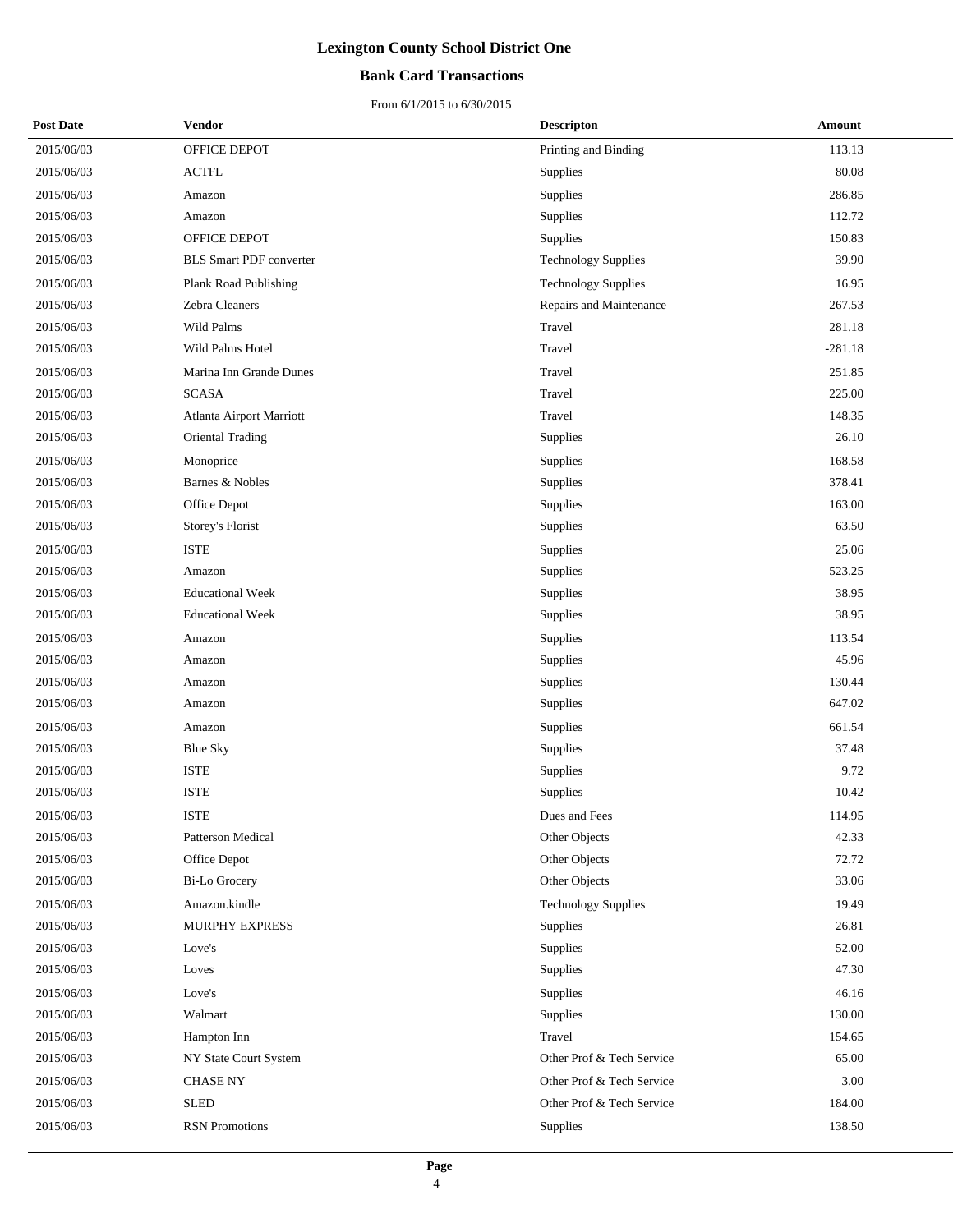### **Bank Card Transactions**

| <b>Post Date</b> | Vendor                           | <b>Descripton</b>          | Amount |
|------------------|----------------------------------|----------------------------|--------|
| 2015/06/03       | WalMart                          | <b>Supplies</b>            | 14.88  |
| 2015/06/03       | WalMart                          | Supplies                   | 12.94  |
| 2015/06/03       | WalMart                          | Other Objects              | 24.64  |
| 2015/06/03       | Office Depot                     | Supplies                   | 144.42 |
| 2015/06/03       | <b>TARGET</b>                    | Supplies                   | 11.33  |
| 2015/06/03       | Target                           | Supplies                   | 44.17  |
| 2015/06/03       | Office Depot                     | Supplies                   | 54.45  |
| 2015/06/03       | Creative Sewing Machine Center   | Repairs and Maintenance    | 233.88 |
| 2015/06/03       | <b>AOTA</b>                      | Dues and Fees              | 253.00 |
| 2015/06/03       | Amazon                           | Supplies                   | 172.01 |
| 2015/06/03       | Amazon                           | Supplies                   | 33.27  |
| 2015/06/03       | Amazon                           | Supplies                   | 22.92  |
| 2015/06/03       | Amazon                           | Supplies                   | 19.17  |
| 2015/06/03       | Amazon                           | Supplies                   | 19.98  |
| 2015/06/03       | Amazon                           | Supplies                   | 68.76  |
| 2015/06/03       | Amazon                           | Supplies                   | 52.12  |
| 2015/06/03       | Amazon                           | Supplies                   | 88.45  |
| 2015/06/03       | Southern Regional Educ           | Travel                     | 300.10 |
| 2015/06/03       | Office Depot                     | Supplies                   | 54.51  |
| 2015/06/03       | <b>Solution Tree</b>             | Supplies                   | 180.90 |
| 2015/06/03       | Vimeo Plub                       | <b>Supplies</b>            | 59.90  |
| 2015/06/03       | <b>ASCD</b>                      | Supplies                   | 194.78 |
| 2015/06/03       | Learning Forward                 | Supplies                   | 74.45  |
| 2015/06/03       | <b>ASCD</b>                      | Supplies                   | 117.68 |
| 2015/06/03       | Amazon                           | <b>Supplies</b>            | 129.82 |
| 2015/06/03       | Amazon                           | <b>Technology Supplies</b> | 16.94  |
| 2015/06/03       | Amazon                           | <b>Technology Supplies</b> | 17.25  |
| 2015/06/03       | Amazon                           | <b>Technology Supplies</b> | 8.99   |
| 2015/06/03       | Amazon                           | <b>Technology Supplies</b> | 29.32  |
| 2015/06/03       | Carolina Biologic Supply         | Supplies                   | 276.20 |
| 2015/06/03       | <b>Charlie's Kids Foundation</b> | Supplies                   | 132.50 |
| 2015/06/03       | Office Depot                     | Supplies                   | 92.43  |
| 2015/06/03       | $\operatorname{LOWE'S}$          | Pupil Activity             | 22.96  |
| 2015/06/03       | LOWES                            | Pupil Activity             | 12.82  |
| 2015/06/03       | OFFICE DEPOT                     | Pupil Activity             | 147.00 |
| 2015/06/03       | WINGARD'S NURSERY                | Pupil Activity             | 147.52 |
| 2015/06/03       | OFFICE DEPOT                     | Pupil Activity             | 38.79  |
| 2015/06/03       | RadioShack                       | Pupil Activity             | 42.79  |
| 2015/06/03       | Walmart                          | Pupil Activity             | 10.64  |
| 2015/06/03       | Smart Phone Medic                | Pupil Activity             | 127.33 |
| 2015/06/03       | Chick Fila                       | Pupil Activity             | 70.30  |
| 2015/06/03       | Shealy's                         | Pupil Activity             | 37.10  |
| 2015/06/03       | Storey's Florist                 | Pupil Activity             | 25.00  |
| 2015/06/03       | Groucho's                        | Pupil Activity             | 207.36 |
| 2015/06/03       | McDonald's                       | Pupil Activity             | 103.05 |
|                  |                                  |                            |        |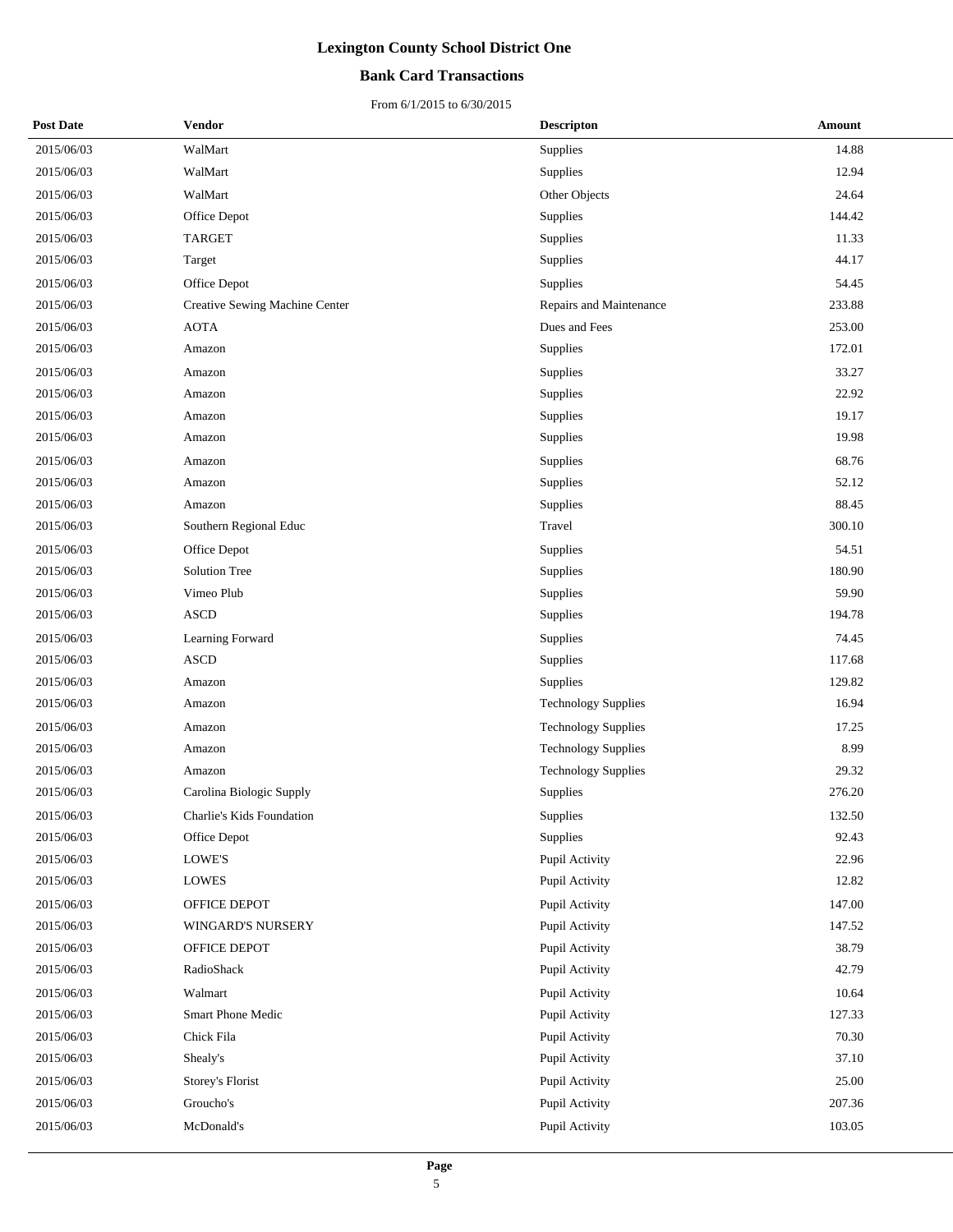### **Bank Card Transactions**

| <b>Post Date</b> | Vendor                         | <b>Descripton</b>          | <b>Amount</b> |
|------------------|--------------------------------|----------------------------|---------------|
| 2015/06/03       | Chick Fila                     | Pupil Activity             | 158.74        |
| 2015/06/03       | Ramada                         | Pupil Activity             | 244.18        |
| 2015/06/03       | Storey's Florist               | Pupil Activity             | 24.00         |
| 2015/06/03       | RadioShack                     | Pupil Activity             | 15.60         |
| 2015/06/03       | Musician's Supply              | Pupil Activity             | 99.91         |
| 2015/06/03       | Storey's Florist               | Pupil Activity             | 20.00         |
| 2015/06/03       | Super Duper                    | <b>Technology Supplies</b> | 1,280.08      |
| 2015/06/03       | Amazon                         | Supplies                   | 235.76        |
| 2015/06/03       | CEC                            | Supplies                   | 743.44        |
| 2015/06/03       | Amazon                         | Supplies                   | 757.80        |
| 2015/06/03       | Amazon                         | Supplies                   | 319.96        |
| 2015/06/03       | Postal Express                 | Supplies                   | 17.85         |
| 2015/06/03       | Amazon                         | Supplies                   | 185.24        |
| 2015/06/03       | Amazon                         | Supplies                   | 104.77        |
| 2015/06/03       | <b>ASCD</b>                    | Dues and Fees              | 210.00        |
| 2015/06/03       | Domains Hotel                  | Travel                     | 386.98        |
| 2015/06/03       | Domains Hotel                  | Travel                     | 386.98        |
| 2015/06/03       | Domains Hotel                  | Travel                     | 386.98        |
| 2015/06/03       | Domains Hotel                  | Travel                     | 386.98        |
| 2015/06/03       | Domains Hotel                  | Travel                     | 386.98        |
| 2015/06/03       | Enterprise Rent-a-Car          | Travel                     | 441.26        |
| 2015/06/03       | Delta Airlines                 | Travel                     | 808.20        |
| 2015/06/03       | Domains Hotel                  | Travel                     | 386.98        |
| 2015/06/03       | Domains Hotel                  | Travel                     | 386.98        |
| 2015/06/03       | Domains Hotel                  | Travel                     | 386.98        |
| 2015/06/03       | Office Depot                   | Supplies                   | 21.16         |
| 2015/06/03       | Drop Box                       | Supplies                   | 99.00         |
| 2015/06/04       | Amazon                         | <b>Technology Supplies</b> | 373.65        |
| 2015/06/04       | Southern Regional Education Bo | Travel                     | 260.00        |
| 2015/06/04       | Home Depot                     | Supplies                   | 8.54          |
| 2015/06/04       | Amazon.com                     | Supplies                   | 149.64        |
| 2015/06/04       | A=Z Lawnmower                  | Supplies                   | 427.96        |
| 2015/06/04       | Wal-Mart                       | Supplies                   | 7.83          |
| 2015/06/04       | LOWE'S                         | Supplies                   | 123.18        |
| 2015/06/04       | Derrick Service Center         | Supplies                   | 96.50         |
| 2015/06/04       | Derrick Service Center         | Supplies                   | 95.00         |
| 2015/06/04       | Walker Hardware                | Supplies                   | 44.44         |
| 2015/06/04       | Walker Hardware                | Supplies                   | 4.46          |
| 2015/06/04       | Shell Oil - Corner Pantry      | Supplies                   | 50.68         |
| 2015/06/04       | Shumpert's IGA                 | Supplies                   | 6.76          |
| 2015/06/04       | Walker Hardware                | Supplies                   | 4.38          |
| 2015/06/04       | A-Z Lawnmower Parts            | Supplies                   | 23.36         |
| 2015/06/04       | <b>WAlker Hardware</b>         | Supplies                   | 63.26         |
| 2015/06/04       | Walker Hardware                | Supplies                   | 20.07         |
| 2015/06/04       | Stop N Shop                    | Supplies                   | 30.14         |
|                  |                                |                            |               |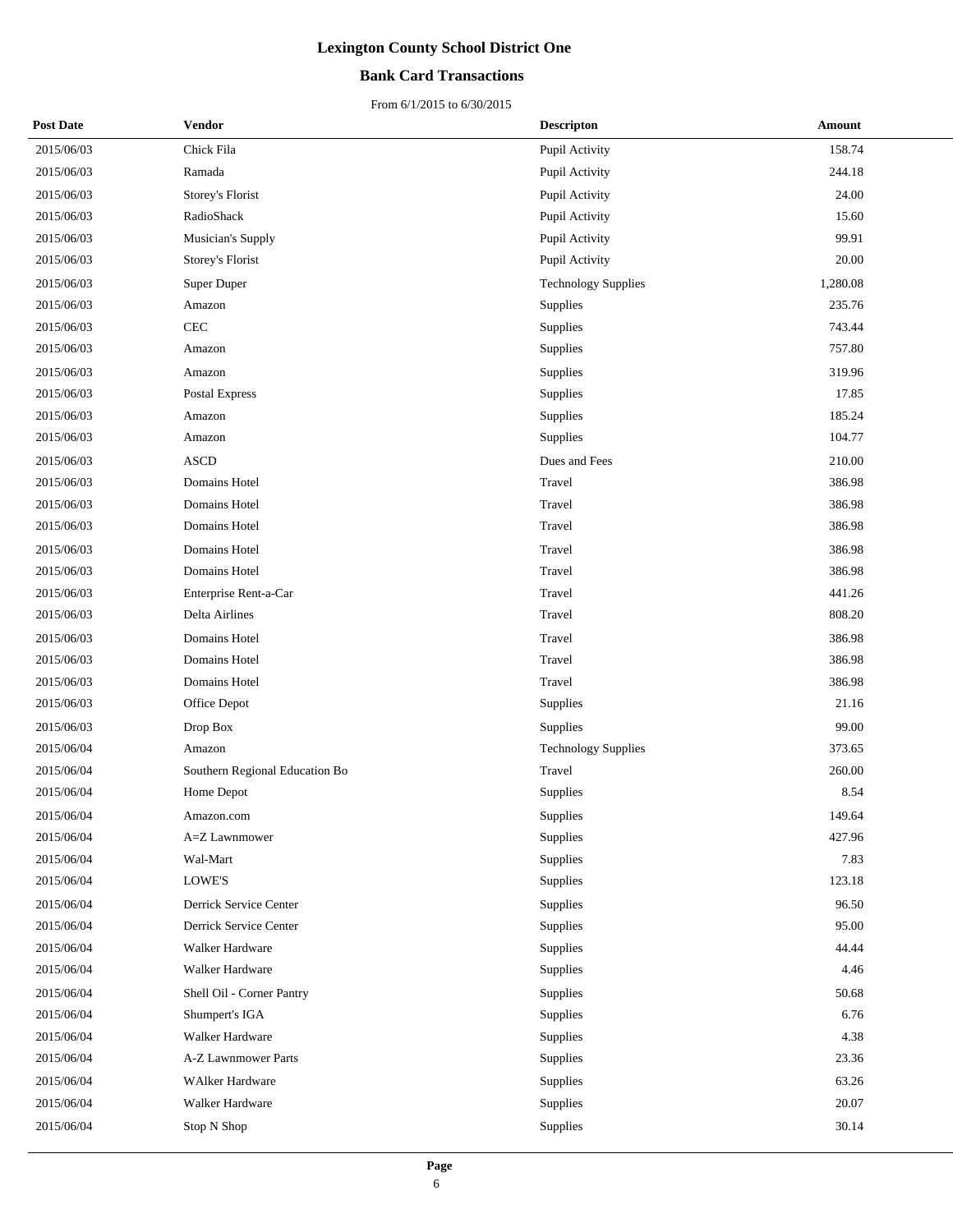### **Bank Card Transactions**

| <b>Post Date</b> | <b>Vendor</b>                  | <b>Descripton</b>         | Amount    |
|------------------|--------------------------------|---------------------------|-----------|
| 2015/06/04       | Lowes                          | Supplies                  | 206.64    |
| 2015/06/04       | Lowes                          | Supplies                  | 180.59    |
| 2015/06/04       | Trophy & Awards Center         | Supplies                  | 88.28     |
| 2015/06/04       | <b>SLED</b>                    | Other Prof & Tech Service | 80.00     |
| 2015/06/04       | <b>EQF TALX Corp</b>           | Other Prof & Tech Service | 27.95     |
| 2015/06/04       | Interstate                     | Supplies                  | 78.29     |
| 2015/06/04       | Enlows                         | Supplies                  | 72.01     |
| 2015/06/04       | Interstate                     | Supplies                  | 27.96     |
| 2015/06/04       | <b>USPS</b>                    | Supplies                  | 18.00     |
| 2015/06/04       | <b>CREDIT Blanchard</b>        | Supplies                  | $-198.36$ |
| 2015/06/04       | Office Depot                   | Supplies                  | 135.87    |
| 2015/06/04       | Office Depot                   | Supplies                  | 400.64    |
| 2015/06/04       | CarQuest                       | Supplies                  | 108.28    |
| 2015/06/04       | Lowes                          | Supplies                  | 125.68    |
| 2015/06/04       | Enlows                         | Supplies                  | 59.03     |
| 2015/06/04       | CarQuest                       | Supplies                  | 81.21     |
| 2015/06/04       | Interstate                     | Supplies                  | 69.98     |
| 2015/06/04       | A-Z Lawnmower Parts            | Supplies                  | 21.29     |
| 2015/06/04       | WalMart                        | Supplies                  | 26.72     |
| 2015/06/04       | Amazon                         | Supplies                  | 156.08    |
| 2015/06/04       | Carquest                       | Supplies                  | 80.25     |
| 2015/06/04       | <b>US</b> Awards               | Pupil Activity            | 207.16    |
| 2015/06/04       | Office Depot                   | Pupil Activity            | 53.48     |
| 2015/06/04       | Naesp-Peap                     | Pupil Activity            | 161.00    |
| 2015/06/04       | USGBC.org/exam                 | Pupil Activity            | 200.00    |
| 2015/06/04       | Walmart                        | Pupil Activity            | 83.27     |
| 2015/06/04       | Office Depot                   | Pupil Activity            | 121.93    |
| 2015/06/04       | Office Depot                   | Pupil Activity            | 196.87    |
| 2015/06/04       | Wall Street Journal            | Pupil Activity            | 32.99     |
| 2015/06/04       | <b>NAESP</b>                   | Pupil Activity            | 18.00     |
| 2015/06/04       | <b>Staples</b>                 | Pupil Activity            | 74.88     |
| 2015/06/04       | Office Depot                   | Pupil Activity            | 68.43     |
| 2015/06/04       | Jones School Supply            | Pupil Activity            | 164.28    |
| 2015/06/04       | Lowes                          | Pupil Activity            | 19.05     |
| 2015/06/04       | Amazon                         | Pupil Activity            | 347.74    |
| 2015/06/04       | Ed Smith Lumber                | Pupil Activity            | 437.34    |
| 2015/06/04       | Ed Smith Lumber                | Pupil Activity            | 58.83     |
| 2015/06/04       | Ed Smith Lumber                | Pupil Activity            | 14.25     |
| 2015/06/04       | Shell Oil - Corner Pantry      | Pupil Activity            | 9.92      |
| 2015/06/04       | Derrick Service Center         | Pupil Activity            | 42.99     |
| 2015/06/04       | Sonesta Hotels                 | Pupil Activity            | 177.80    |
| 2015/06/04       | Western Sizzlin                | Pupil Activity            | 223.81    |
| 2015/06/04       | Shumpert's IGA                 | Pupil Activity            | 87.28     |
| 2015/06/04       | <b>Little Caesars</b>          | Pupil Activity            | 85.60     |
| 2015/06/05       | Consumer Feed & Seed, Lexingto | Supplies                  | 21.57     |
|                  |                                |                           |           |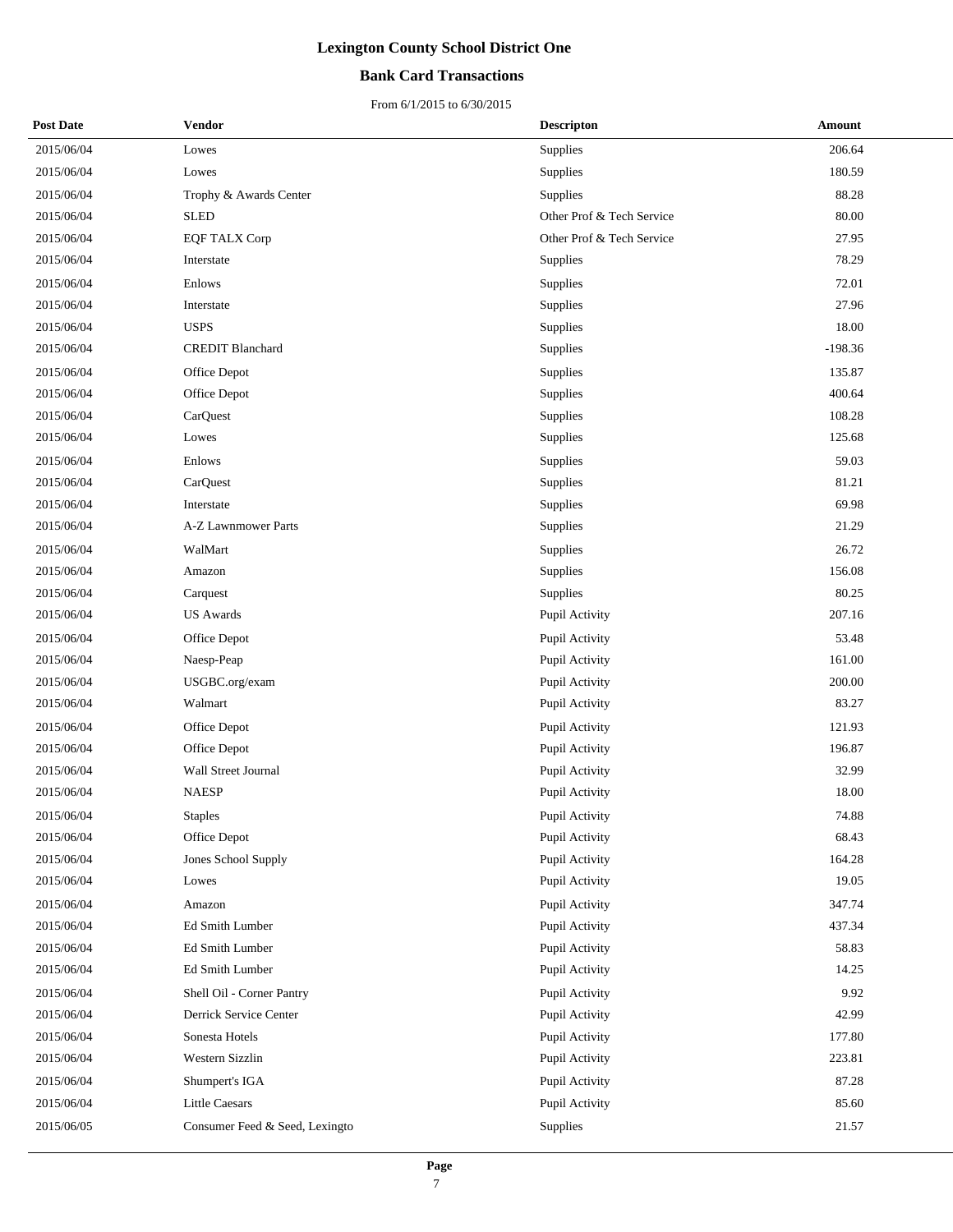### **Bank Card Transactions**

| <b>Post Date</b> | Vendor                             | <b>Descripton</b>         | Amount |
|------------------|------------------------------------|---------------------------|--------|
| 2015/06/05       | Sq*William Yandle Market           | Supplies                  | 15.00  |
| 2015/06/05       | SimonsStamp                        | Supplies                  | 138.01 |
| 2015/06/05       | Apl*ITunes.com/bill                | Supplies                  | 299.99 |
| 2015/06/05       | Wenger Corp                        | Supplies                  | 141.62 |
| 2015/06/05       | Art in History, Inc                | Supplies                  | 56.98  |
| 2015/06/05       | <b>UNITED</b>                      | Pupil Transportation-Inst | 700.00 |
| 2015/06/05       | Wenger Corp                        | Supplies                  | 155.38 |
| 2015/06/05       | SOCIAL STUDIES SCH SRV             | Supplies                  | 106.31 |
| 2015/06/05       | <b>USAIRWAYS</b>                   | Travel                    | 489.16 |
| 2015/06/05       | <b>USAIRWAYS</b>                   | Travel                    | 119.06 |
| 2015/06/05       | <b>USAIRWAYS</b>                   | Travel                    | 73.48  |
| 2015/06/05       | HILTON HOTELS MYRTLE BEACH SC      | Travel                    | 138.75 |
| 2015/06/05       | SOUTH CAROLINA ASSOCIA 803-920     | Travel                    | 120.00 |
| 2015/06/05       | <b>LOWES</b>                       | Supplies                  | 257.07 |
| 2015/06/05       | <b>A-Z LAWNMOWER PARTS</b>         | Supplies                  | 18.87  |
| 2015/06/05       | <b>EXXONMOBIL</b>                  | Supplies                  | 21.00  |
| 2015/06/05       | TRACTOR SUPPLY CO                  | Supplies                  | 64.19  |
| 2015/06/05       | <b>A-Z LAWNMOWER PARTS</b>         | Supplies                  | 134.15 |
| 2015/06/05       | <b>EXXONMOBIL</b>                  | Supplies                  | 86.33  |
| 2015/06/05       | <b>HARBOR FREIGHT</b>              | Supplies                  | 219.23 |
| 2015/06/05       | <b>LOWES</b>                       | Supplies                  | 550.92 |
| 2015/06/05       | <b>EXXONMOBIL</b>                  | Supplies                  | 60.15  |
| 2015/06/05       | LR HOOK TIRE                       | Supplies                  | 205.89 |
| 2015/06/05       | <b>A-Z LAWNMOWER PARTS</b>         | Supplies                  | 69.50  |
| 2015/06/05       | <b>Murphy Express</b>              | Supplies                  | 15.00  |
| 2015/06/05       | AutoZone                           | Supplies                  | 25.65  |
| 2015/06/05       | <b>Public Broadcasting Service</b> | Supplies                  | 55.94  |
| 2015/06/05       | LD Inkjets                         | Supplies                  | 65.00  |
| 2015/06/05       | Pitt Stop/Exxon                    | Supplies                  | 64.64  |
| 2015/06/05       | True Value Hardware                | Supplies                  | 70.56  |
| 2015/06/05       | PUBLIX                             | Supplies                  | 23.27  |
| 2015/06/05       | <b>PUBLIX</b>                      | Supplies                  | 34.88  |
| 2015/06/05       | WAL-MART                           | Supplies                  | 7.56   |
| 2015/06/05       | BI-LO                              | Supplies                  | 32.01  |
| 2015/06/05       | Office Depot                       | Supplies                  | 57.11  |
| 2015/06/05       | Wal-Mart                           | Supplies                  | 120.05 |
| 2015/06/05       | Office Depot                       | Supplies                  | 275.02 |
| 2015/06/05       | Dewey's Service Company            | Supplies                  | 108.28 |
| 2015/06/05       | Dewey's Service Company            | Supplies                  | 110.00 |
| 2015/06/05       | Lowe's                             | Supplies                  | 27.42  |
| 2015/06/05       | Whaley Parts and Supply            | Supplies                  | 15.49  |
| 2015/06/05       | Lowe's                             | Supplies                  | 27.43  |
| 2015/06/05       | Electric Control and Supply        | Supplies                  | 119.61 |
| 2015/06/05       | Whaley Parts and Supply            | Supplies                  | 122.25 |
| 2015/06/05       | Lowe's                             | Supplies                  | 29.36  |
|                  |                                    |                           |        |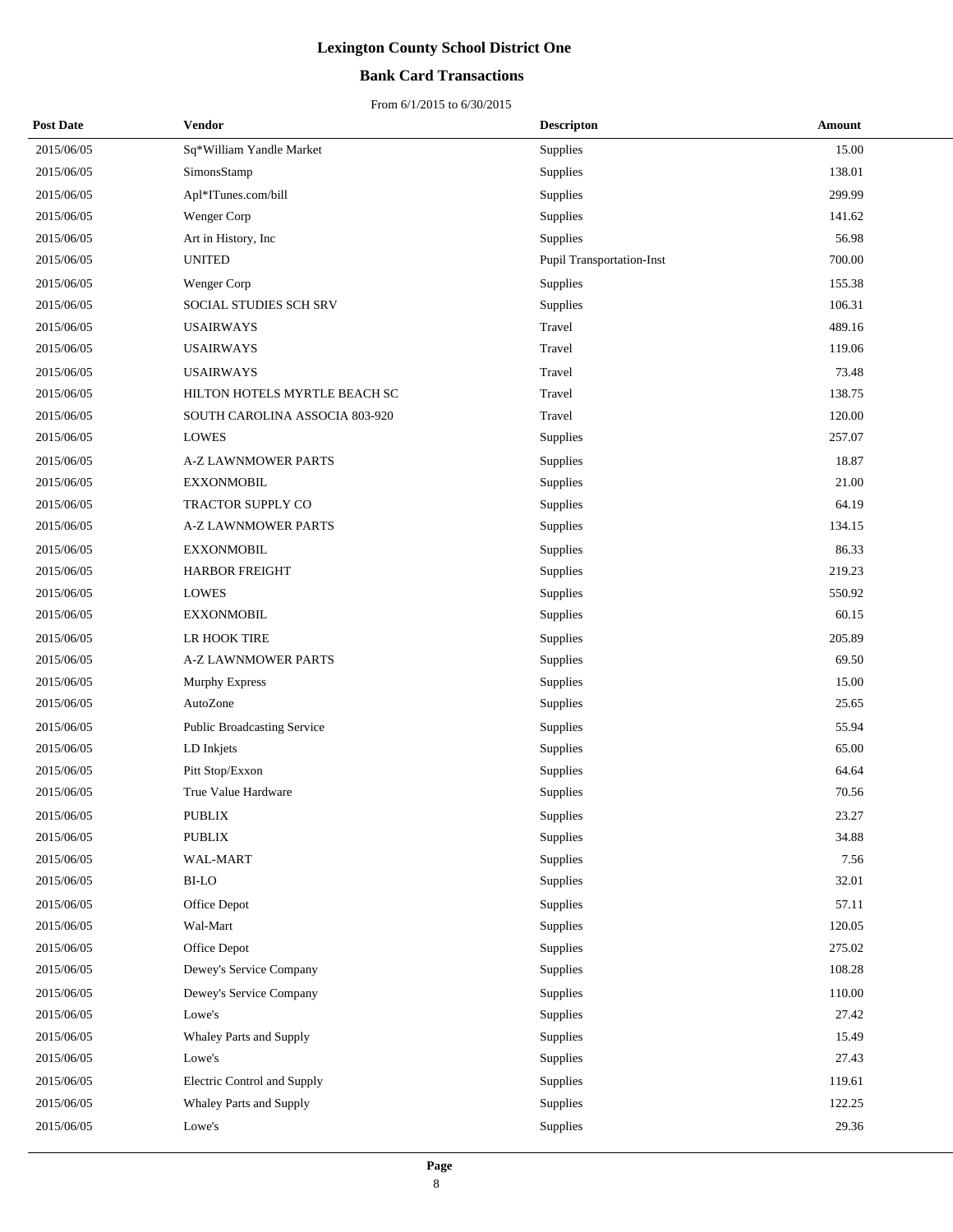### **Bank Card Transactions**

| <b>Post Date</b> | Vendor                         | <b>Descripton</b> | Amount    |
|------------------|--------------------------------|-------------------|-----------|
| 2015/06/05       | Whaley Parts and Supply        | Supplies          | 60.19     |
| 2015/06/05       | <b>Hobart Service</b>          | Supplies          | 354.72    |
| 2015/06/05       | <b>Hobart Service</b>          | Supplies          | 7.74      |
| 2015/06/05       | Whaley Parts and Supply        | Supplies          | $-60.19$  |
| 2015/06/05       | Whaley Parts and Supply        | Supplies          | 151.37    |
| 2015/06/05       | Whaley Parts and Supply        | Supplies          | 8.49      |
| 2015/06/05       | Pro Kitchen Online             | Supplies          | 358.58    |
| 2015/06/05       | City Electric Repair           | Supplies          | 168.80    |
| 2015/06/05       | Lowe's                         | Supplies          | 12.58     |
| 2015/06/05       | Whaley Parts and Supply        | Supplies          | 66.61     |
| 2015/06/05       | <b>Hobart Service</b>          | Supplies          | 165.14    |
| 2015/06/05       | CREDIT VOUCHER WORLD CLASS INK | Pupil Activity    | $-159.99$ |
| 2015/06/05       | <b>JW</b> Pepper               | Pupil Activity    | 59.74     |
| 2015/06/05       | Walmart                        | Pupil Activity    | 195.02    |
| 2015/06/05       | Dollar Tree                    | Pupil Activity    | 48.15     |
| 2015/06/05       | SCITENT - AMERICAN HEART ASSC  | Pupil Activity    | 161.00    |
| 2015/06/05       | WAL-MART                       | Pupil Activity    | 59.41     |
| 2015/06/05       | <b>CHEFSTORE</b>               | Pupil Activity    | 48.08     |
| 2015/06/05       | <b>FOOD LION</b>               | Pupil Activity    | 14.91     |
| 2015/06/05       | <b>CHEFSTORE</b>               | Pupil Activity    | 191.52    |
| 2015/06/05       | WM SUPERCENTER                 | Pupil Activity    | 327.82    |
| 2015/06/05       | BI-LO                          | Pupil Activity    | 47.43     |
| 2015/06/05       | Office Depot                   | Pupil Activity    | 194.33    |
| 2015/06/05       | Office Depot                   | Pupil Activity    | 160.44    |
| 2015/06/05       | <b>Educational Wonderland</b>  | Pupil Activity    | 161.76    |
| 2015/06/05       | Office Depot                   | Pupil Activity    | 287.79    |
| 2015/06/05       | Office Depot                   | Pupil Activity    | 171.18    |
| 2015/06/05       | Walmart.com                    | Pupil Activity    | 117.49    |
| 2015/06/05       | Amazon.com                     | Pupil Activity    | 224.07    |
| 2015/06/05       | Amazon.com                     | Pupil Activity    | 12.94     |
| 2015/06/05       | <b>JW PEPPER AND SON</b>       | Pupil Activity    | 170.00    |
| 2015/06/05       | Lexar                          | Pupil Activity    | 26.21     |
| 2015/06/05       | Verizon Wireless               | Pupil Activity    | 117.68    |
| 2015/06/05       | AT&T                           | Pupil Activity    | 367.54    |
| 2015/06/05       | <b>Murphy Express</b>          | Pupil Activity    | 54.48     |
| 2015/06/05       | White House Florist            | Pupil Activity    | 104.33    |
| 2015/06/05       | Walmart                        | Pupil Activity    | 267.13    |
| 2015/06/05       | White House Florist            | Pupil Activity    | 72.23     |
| 2015/06/05       | <b>Batteries Plus</b>          | Pupil Activity    | 57.77     |
| 2015/06/05       | Larry's Giant Sub              | Pupil Activity    | 247.17    |
| 2015/06/05       | Ponderosa Country Club         | Pupil Activity    | 600.00    |
| 2015/06/05       | Tennis Warehouse               | Pupil Activity    | 243.60    |
| 2015/06/05       | Signarama                      | Pupil Activity    | 591.18    |
| 2015/06/05       | <b>BSN</b> Sports              | Pupil Activity    | $-27.48$  |
| 2015/06/08       | <b>LOWES</b>                   | Supplies          | 324.92    |
|                  |                                |                   |           |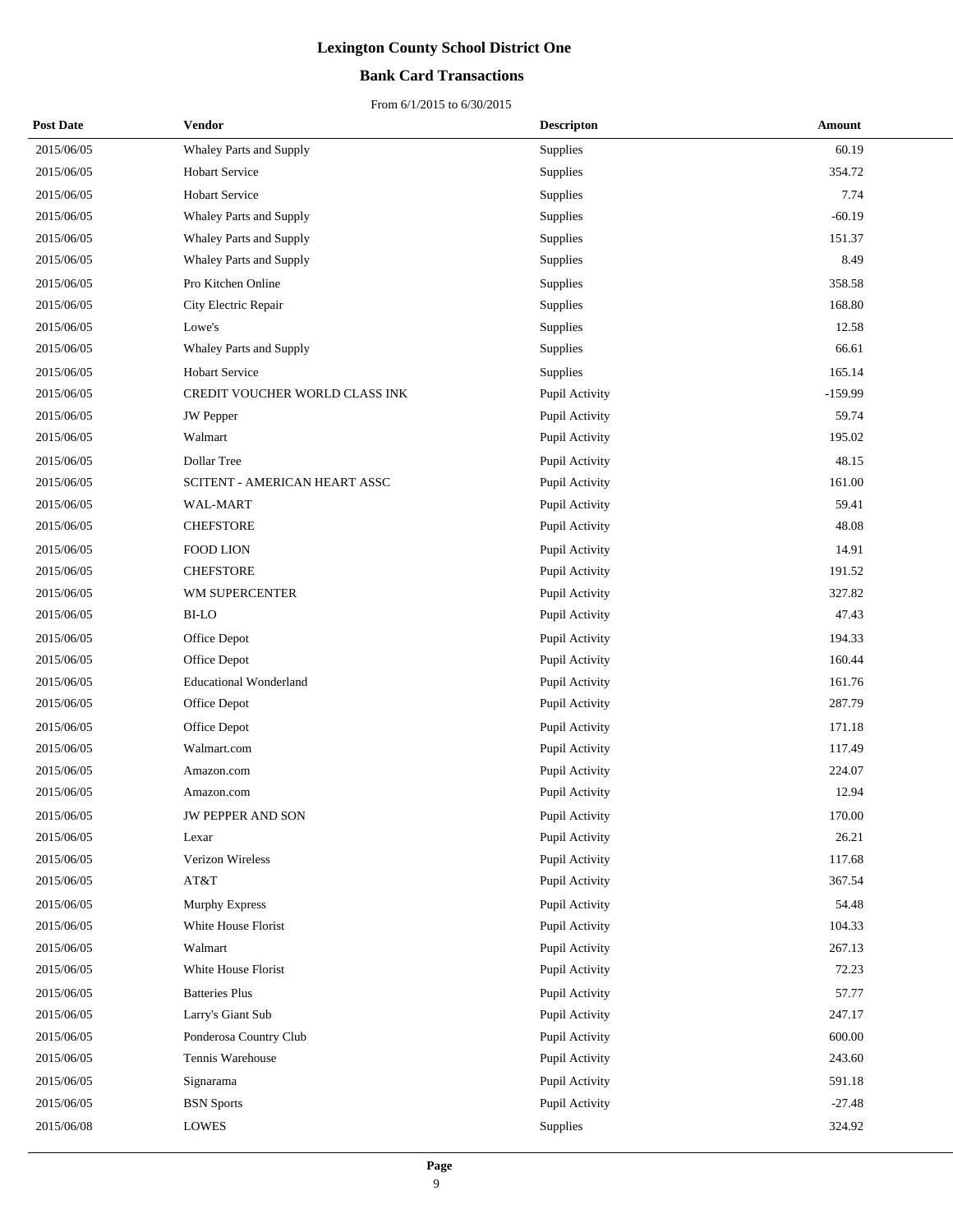### **Bank Card Transactions**

| <b>Post Date</b> | Vendor                         | <b>Descripton</b> | <b>Amount</b> |
|------------------|--------------------------------|-------------------|---------------|
| 2015/06/08       | <b>WALMART</b>                 | Supplies          | 3.21          |
| 2015/06/08       | <b>STAPLES</b>                 | Supplies          | 39.94         |
| 2015/06/08       | WALMART                        | Supplies          | 21.04         |
| 2015/06/08       | HIBBETT SPORTS                 | Supplies          | 152.88        |
| 2015/06/08       | <b>TARGET</b>                  | Supplies          | 19.41         |
| 2015/06/08       | WALMART                        | Supplies          | 263.81        |
| 2015/06/08       | <b>HOBBY LOBBY</b>             | Supplies          | 48.58         |
| 2015/06/08       | ZAZZLE.COM                     | Supplies          | 27.89         |
| 2015/06/08       | <b>KMART</b>                   | Supplies          | 87.70         |
| 2015/06/08       | <b>GLOBAL INDUSTRIES</b>       | Supplies          | 826.56        |
| 2015/06/08       | TRUE VALUE                     | Supplies          | 12.33         |
| 2015/06/08       | ALLPOSTERS.COM                 | Supplies          | 70.50         |
| 2015/06/08       | WALMART                        | Supplies          | 210.41        |
| 2015/06/08       | ZAZZLE.COM                     | Supplies          | 138.06        |
| 2015/06/08       | THE HOME DEPOT                 | Supplies          | 56.43         |
| 2015/06/08       | <b>HOBBY LOBBY</b>             | Supplies          | 299.34        |
| 2015/06/09       | ZAZZLE.COM                     | Supplies          | 151.95        |
| 2015/06/09       | <b>KMART</b>                   | Supplies          | 76.91         |
| 2015/06/09       | <b>STAPLES</b>                 | Supplies          | 64.19         |
| 2015/06/09       | ZAZZLE.COM                     | Supplies          | 67.47         |
| 2015/06/09       | <b>FINANCE CHARGE</b>          | Supplies          | 12.64         |
| 2015/06/09       | WALMART                        | Supplies          | 299.04        |
| 2015/06/09       | <b>USPS</b>                    | Supplies          | 196.00        |
| 2015/06/09       | <b>STAPLES</b>                 | Supplies          | 83.45         |
| 2015/06/09       | <b>GREAT LAKE SPORTS</b>       | Supplies          | 839.69        |
| 2015/06/09       | <b>LATE FEE</b>                | Supplies          | 35.00         |
| 2015/06/09       | Ocean Drive Beach & Golf, Nort | Travel            | 236.74        |
| 2015/06/09       | Walmart                        | Supplies          | 58.60         |
| 2015/06/09       | Walmart                        | Supplies          | 24.85         |
| 2015/06/09       | <b>Amazon Mktplace Pmts</b>    | Supplies          | 217.03        |
| 2015/06/09       | Amazon Mktplace Pmts           | Supplies          | 50.00         |
| 2015/06/09       | Lowe's                         | Supplies          | 21.36         |
| 2015/06/09       | Office Depot                   | Supplies          | 74.63         |
| 2015/06/09       | Dollartree 894                 | Supplies          | 59.92         |
| 2015/06/09       | <b>LEXINGTON FLORIST</b>       | Supplies          | 48.15         |
| 2015/06/09       | <b>LEXINGTON FLORIST</b>       | Supplies          | 78.90         |
| 2015/06/09       | <b>LOWES</b>                   | Supplies          | 969.96        |
| 2015/06/09       | <b>LOWES</b>                   | Supplies          | 380.87        |
| 2015/06/09       | <b>LOWES</b>                   | Supplies          | $-107.96$     |
| 2015/06/09       | <b>LOWES</b>                   | Supplies          | 121.14        |
| 2015/06/09       | <b>LOWES</b>                   | Supplies          | 469.56        |
| 2015/06/09       | Kingston Plantation            | Supplies          | $-11.10$      |
| 2015/06/09       | Three Fountains Ace Hardware   | Supplies          | 34.76         |
| 2015/06/09       | Lowe's                         | Supplies          | 47.05         |
| 2015/06/09       | Three Fountain Ace Hardware    | Supplies          | 1.27          |
|                  |                                |                   |               |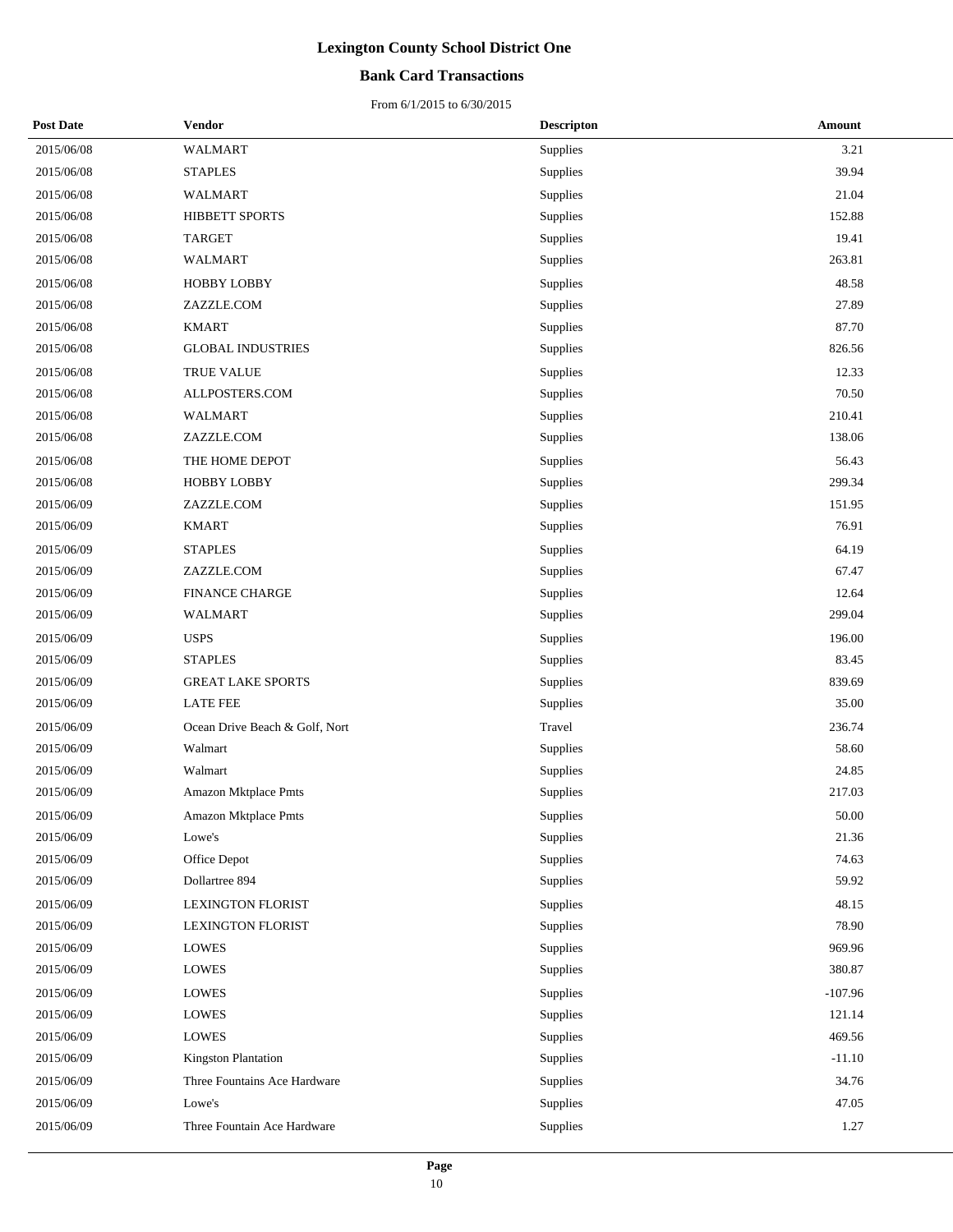### **Bank Card Transactions**

| <b>Post Date</b> | <b>Vendor</b>                  | <b>Descripton</b> | Amount |
|------------------|--------------------------------|-------------------|--------|
| 2015/06/09       | Pitt Stop Exxon                | Supplies          | 40.49  |
| 2015/06/09       | Lowes                          | Supplies          | 41.56  |
| 2015/06/09       | Pitt Stop Exxon                | Supplies          | 41.69  |
| 2015/06/09       | Home Depot                     | Supplies          | 42.52  |
| 2015/06/09       | A-Z Lawnmower Repair           | Supplies          | 9.75   |
| 2015/06/09       | Pitt Stop Exxon                | Supplies          | 41.70  |
| 2015/06/09       | Lowes                          | Supplies          | 59.88  |
| 2015/06/09       | <b>US</b> Games                | Pupil Activity    | 53.51  |
| 2015/06/09       | Carolina Biological            | Pupil Activity    | 34.37  |
| 2015/06/09       | Oriental Trading               | Pupil Activity    | 101.02 |
| 2015/06/09       | Michaels                       | Pupil Activity    | 24.54  |
| 2015/06/09       | Amazon                         | Pupil Activity    | 11.67  |
| 2015/06/09       | Amazon                         | Pupil Activity    | 29.97  |
| 2015/06/09       | Amazon                         | Pupil Activity    | 34.75  |
| 2015/06/09       | Dick Blick                     | Pupil Activity    | 60.24  |
| 2015/06/09       | Amazon                         | Pupil Activity    | 22.41  |
| 2015/06/24       | Office Depot                   | Supplies          | 27.80  |
| 2015/06/24       | Vistaprint.com                 | Supplies          | 41.98  |
| 2015/06/24       | Gilbert Post Office            | Supplies          | 98.00  |
| 2015/06/24       | Trophy and Awards Center       | Supplies          | 64.09  |
| 2015/06/24       | Walker Hardware                | Supplies          | 5.34   |
| 2015/06/24       | Beach Cove Resort, N. Myrtle B | Travel            | 264.18 |
| 2015/06/24       | Shell                          | Supplies          | 65.00  |
| 2015/06/24       | Derricks Service Center        | Supplies          | 32.00  |
| 2015/06/24       | Ed Smith Lumber                | Supplies          | 99.32  |
| 2015/06/24       | True Value                     | Supplies          | 18.18  |
| 2015/06/24       | <b>IFIXIT</b>                  | Supplies          | 24.95  |
| 2015/06/24       | Aloft Charlotte                | Travel            | 393.44 |
| 2015/06/24       | <b>IGA</b>                     | Pupil Activity    | 17.44  |
| 2015/06/24       | Bilo                           | Pupil Activity    | 114.15 |
| 2015/06/24       | IGA                            | Pupil Activity    | 8.56   |
| 2015/06/24       | AMAZON.COM AMZN.COM/BILL       | Pupil Activity    | 21.44  |
| 2015/06/24       | AMAZON MKTPLACE                | Pupil Activity    | 15.49  |
| 2015/06/24       | SCHOLASTIC BOOK CLUB           | Pupil Activity    | 51.00  |
| 2015/06/24       | <b>MICHAELS STORES 2113</b>    | Pupil Activity    | 44.94  |
| 2015/06/24       | <b>AMAZON MKTPLACE</b>         | Pupil Activity    | 10.60  |
| 2015/06/24       | OFFICE DEPOT #2196             | Pupil Activity    | 24.60  |
| 2015/06/24       | <b>AMAZON MKTPLACE</b>         | Pupil Activity    | 12.98  |
| 2015/06/24       | SP * CREATIVESHAPES            | Pupil Activity    | 59.64  |
| 2015/06/24       | AMAZON.COM AMZN.COM/BILL       | Pupil Activity    | 73.26  |
| 2015/06/24       | USPS 45500000729800364         | Pupil Activity    | 204.27 |
| 2015/06/24       | Walmart                        | Pupil Activity    | 37.21  |
| 2015/06/24       | IGA                            | Pupil Activity    | 37.29  |
| 2015/06/24       | Kroger                         | Pupil Activity    | 26.32  |
| 2015/06/29       | Office Depot                   | Supplies          | 201.74 |
|                  |                                |                   |        |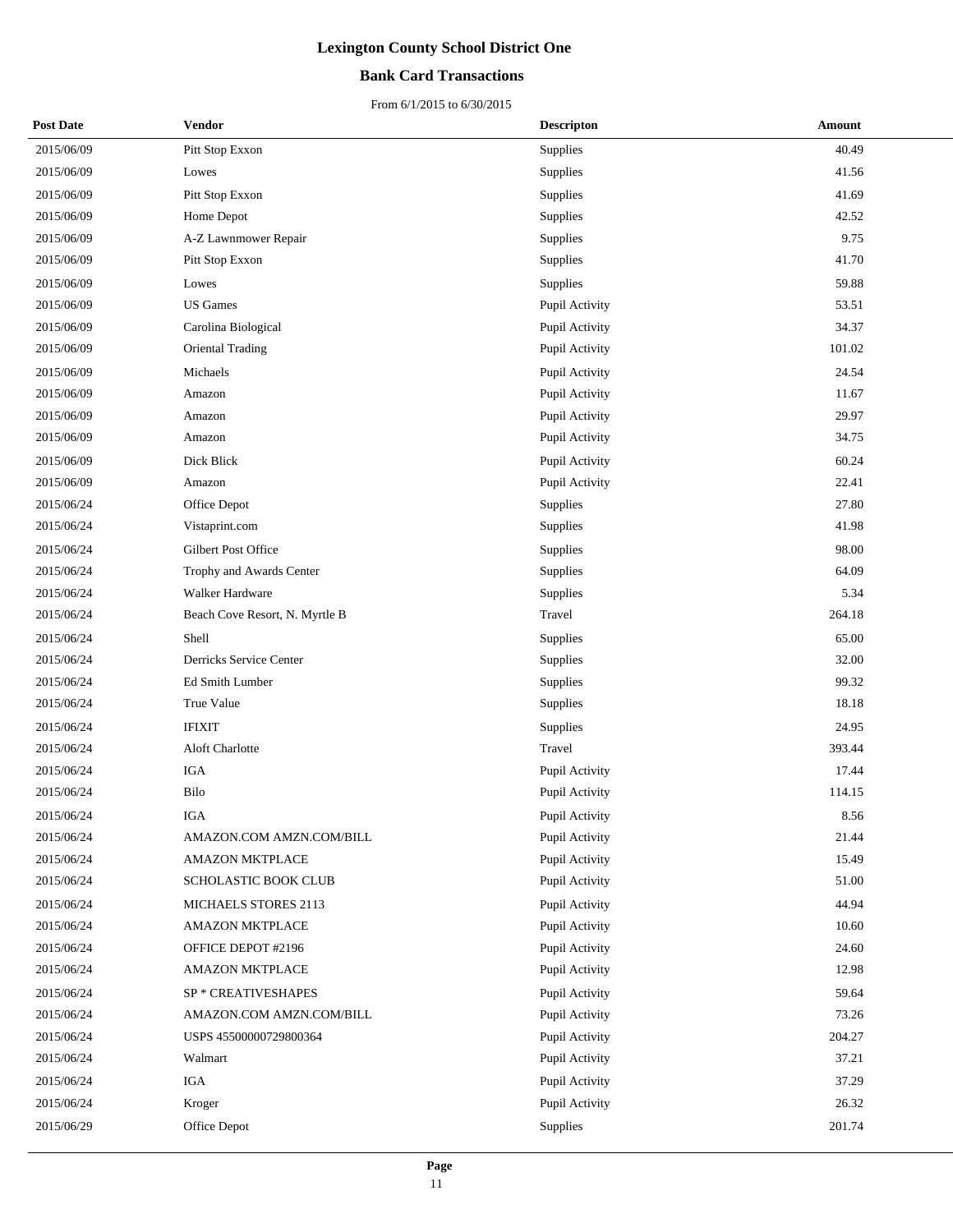### **Bank Card Transactions**

| <b>Post Date</b> | Vendor                     | <b>Descripton</b>          | Amount |
|------------------|----------------------------|----------------------------|--------|
| 2015/06/29       | American Legacy Publishing | Supplies                   | 518.98 |
| 2015/06/29       | Office Depot Office Max    | Supplies-Immersion         | 21.55  |
| 2015/06/29       | Lowes                      | Supplies                   | 281.93 |
| 2015/06/29       | <b>Staples</b>             | Supplies                   | 103.19 |
| 2015/06/29       | Dollar General             | Supplies                   | 49.22  |
| 2015/06/29       | Crossroad Cneter           | Supplies                   | 210.57 |
| 2015/06/29       | <b>Dollar General</b>      | Supplies                   | 13.38  |
| 2015/06/29       | <b>Staples</b>             | Supplies                   | 105.61 |
| 2015/06/29       | Walmart                    | Supplies                   | 19.69  |
| 2015/06/29       | Demco                      | Supplies                   | 57.95  |
| 2015/06/29       | Wal Mart                   | Supplies                   | 25.42  |
| 2015/06/29       | Wal Mart                   | Supplies                   | 64.85  |
| 2015/06/29       | Office Depot               | Supplies                   | 21.56  |
| 2015/06/29       | Wal Mart                   | Supplies                   | 78.81  |
| 2015/06/29       | <b>USPS</b>                | Supplies                   | 6.49   |
| 2015/06/29       | Office Depot Office Max    | Supplies-Immersion         | 87.88  |
| 2015/06/29       | Target                     | Supplies-Immersion         | 22.18  |
| 2015/06/29       | Amazon.com                 | Supplies                   | 74.14  |
| 2015/06/29       | Amazon.com                 | Supplies                   | 397.48 |
| 2015/06/29       | Office Depot               | Printing and Binding       | 84.10  |
| 2015/06/29       | <b>Another Printer</b>     | Printing and Binding       | 352.71 |
| 2015/06/29       | Amazon                     | Supplies                   | 17.90  |
| 2015/06/29       | Amazon.com                 | Supplies                   | 16.99  |
| 2015/06/29       | Amazon.com                 | Supplies                   | 58.54  |
| 2015/06/29       | Dreamstime                 | <b>Technology Supplies</b> | 35.10  |
| 2015/06/29       | Subway                     | Other Objects              | 90.28  |
| 2015/06/29       | Crown Awards               | Supplies                   | 17.75  |
| 2015/06/29       | Amazon.com                 | Supplies                   | 44.98  |
| 2015/06/29       | Pine Press                 | Supplies                   | 35.73  |
| 2015/06/29       | Wal Mart                   | Supplies                   | 12.80  |
| 2015/06/29       | Amazon.com                 | Supplies                   | 392.70 |
| 2015/06/29       | Wal Mart                   | Supplies                   | 32.34  |
| 2015/06/29       | Wal Mart                   | Supplies                   | 16.18  |
| 2015/06/29       | Office Depot               | Supplies                   | 34.22  |
| 2015/06/29       | Office Depot               | Supplies                   | 85.55  |
| 2015/06/29       | Office Depot               | Supplies                   | 17.11  |
| 2015/06/29       | Walmart                    | Supplies                   | 15.84  |
| 2015/06/29       | Office Depot               | Supplies                   | 72.74  |
| 2015/06/29       | Master Teacher             | Supplies                   | 61.95  |
| 2015/06/29       | <b>USPS</b>                | Supplies                   | 196.00 |
| 2015/06/29       | Amazon.com                 | Supplies                   | 49.49  |
| 2015/06/29       | BestBuy.com                | Supplies                   | 16.07  |
| 2015/06/29       | Sportsman's Warehouse      | Supplies                   | 244.97 |
| 2015/06/29       | Wal-Mart                   | Supplies                   | 179.76 |
| 2015/06/29       | Target                     | Supplies                   | 41.27  |
|                  |                            |                            |        |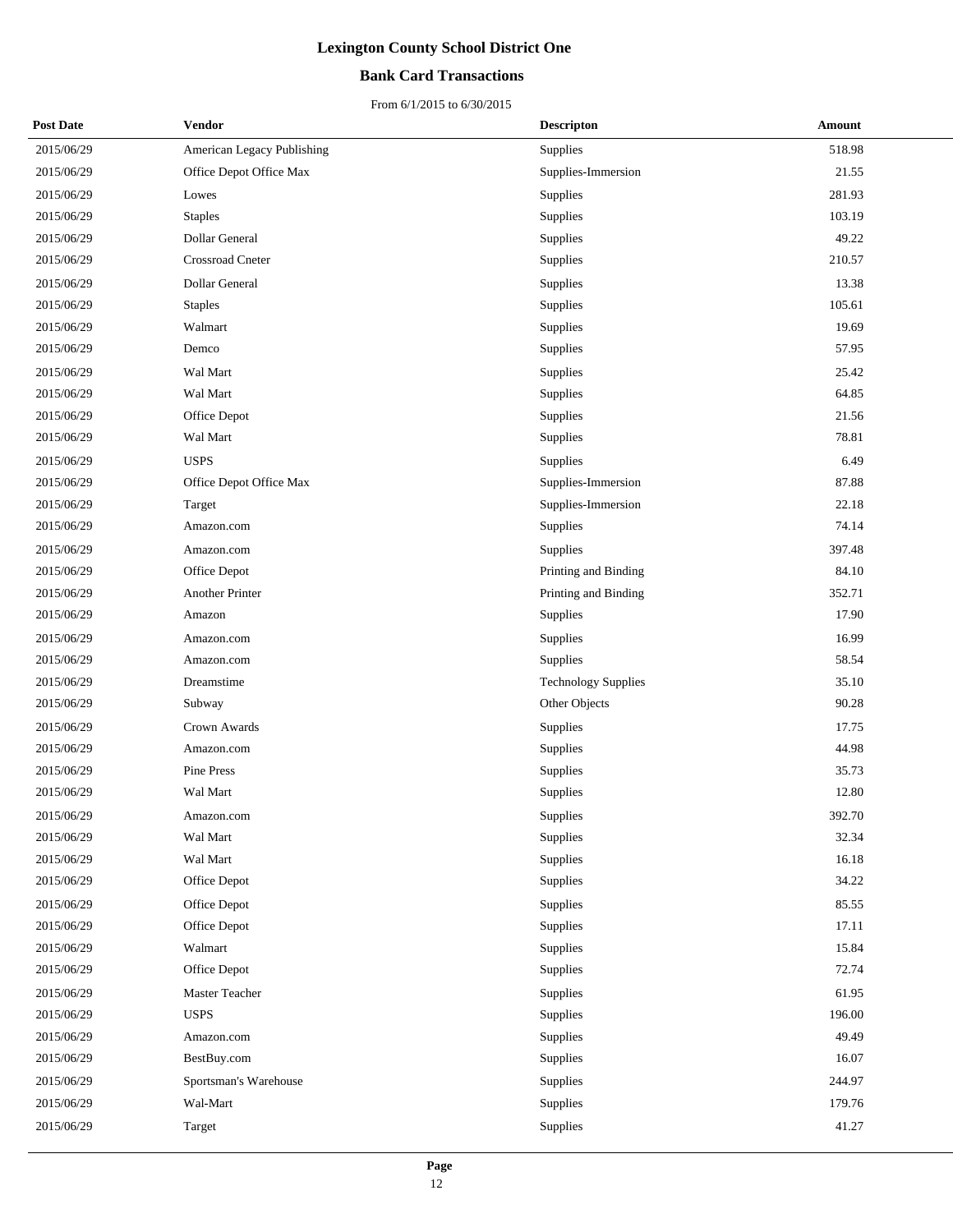### **Bank Card Transactions**

| <b>Post Date</b> | <b>Vendor</b>                   | <b>Descripton</b>    | Amount |
|------------------|---------------------------------|----------------------|--------|
| 2015/06/29       | Walmart                         | Supplies             | 17.50  |
| 2015/06/29       | <b>Comfort Suites</b>           | Travel               | 523.60 |
| 2015/06/29       | Amazon                          | Supplies             | 10.66  |
| 2015/06/29       | Amazon                          | Supplies             | 143.25 |
| 2015/06/29       | US Ink & Toner                  | Supplies             | 36.86  |
| 2015/06/29       | Lowe's                          | Supplies             | 7.97   |
| 2015/06/29       | Trophy & Awards                 | Supplies             | 26.11  |
| 2015/06/29       | Amazon                          | Supplies             | 32.00  |
| 2015/06/29       | Amazon                          | Supplies             | 83.37  |
| 2015/06/29       | Amazon                          | Supplies             | 15.22  |
| 2015/06/29       | Office Depot                    | Supplies             | 320.96 |
| 2015/06/29       | Amazon                          | Supplies             | 38.90  |
| 2015/06/29       | SuperShuttle                    | Pupil Transportation | 202.00 |
| 2015/06/29       | Office Depot Office Max         | Supplies             | 52.03  |
| 2015/06/29       | Amazon.com                      | Supplies             | 23.17  |
| 2015/06/29       | JW Pepper                       | Supplies             | 107.74 |
| 2015/06/29       | Walmart                         | Supplies             | 153.41 |
| 2015/06/29       | <b>JW</b> Pepper                | Supplies             | 196.84 |
| 2015/06/29       | Office Depot                    | Supplies             | 92.01  |
| 2015/06/29       | Lowe's                          | Supplies             | 126.87 |
| 2015/06/29       | Musician's Supply               | Supplies             | 224.70 |
| 2015/06/29       | Lowe's                          | Supplies             | 230.42 |
| 2015/06/29       | Amazon                          | Supplies             | 99.51  |
| 2015/06/29       | Amazon                          | Supplies             | 104.75 |
| 2015/06/29       | Lowe's                          | Supplies             | 329.43 |
| 2015/06/29       | Heinemann                       | Supplies             | 54.57  |
| 2015/06/29       | Trophy & Awards Center          | Supplies             | 23.01  |
| 2015/06/29       | Target                          | Supplies             | 15.95  |
| 2015/06/29       | Amazon                          | Supplies             | 77.99  |
| 2015/06/29       | <b>Follett School Solutions</b> | <b>Library Books</b> | 184.84 |
| 2015/06/29       | EB South Carolina ASC           | Travel               | 206.72 |
| 2015/06/29       | Sheraton Phoenix Az             | Travel               | 606.26 |
| 2015/06/29       | Sheraton Phoenix AZ             | Travel               | 606.26 |
| 2015/06/29       | $_{\mbox{\small\textsf{CVS}}}$  | Supplies             | 66.19  |
| 2015/06/29       | $_{\mbox{\small\textsf{CVS}}}$  | Supplies             | 14.96  |
| 2015/06/29       | Office Depot                    | Supplies             | 183.67 |
| 2015/06/29       | Parkers of Lexington            | Supplies             | 420.51 |
| 2015/06/29       | Walmart                         | Supplies             | 22.61  |
| 2015/06/29       | Dollar Tree                     | Supplies             | 2.14   |
| 2015/06/29       | Storey's Florist                | Supplies             | 95.25  |
| 2015/06/29       | SYX TigerDirect                 | Supplies             | 85.32  |
| 2015/06/29       | The Home Depot                  | Supplies             | 90.84  |
| 2015/06/29       | Storey's Florist                | Supplies             | 71.70  |
| 2015/06/29       | <b>BI-LO</b>                    | Other Objects        | 58.90  |
| 2015/06/29       | Bojangle's                      | Other Objects        | 59.47  |
|                  |                                 |                      |        |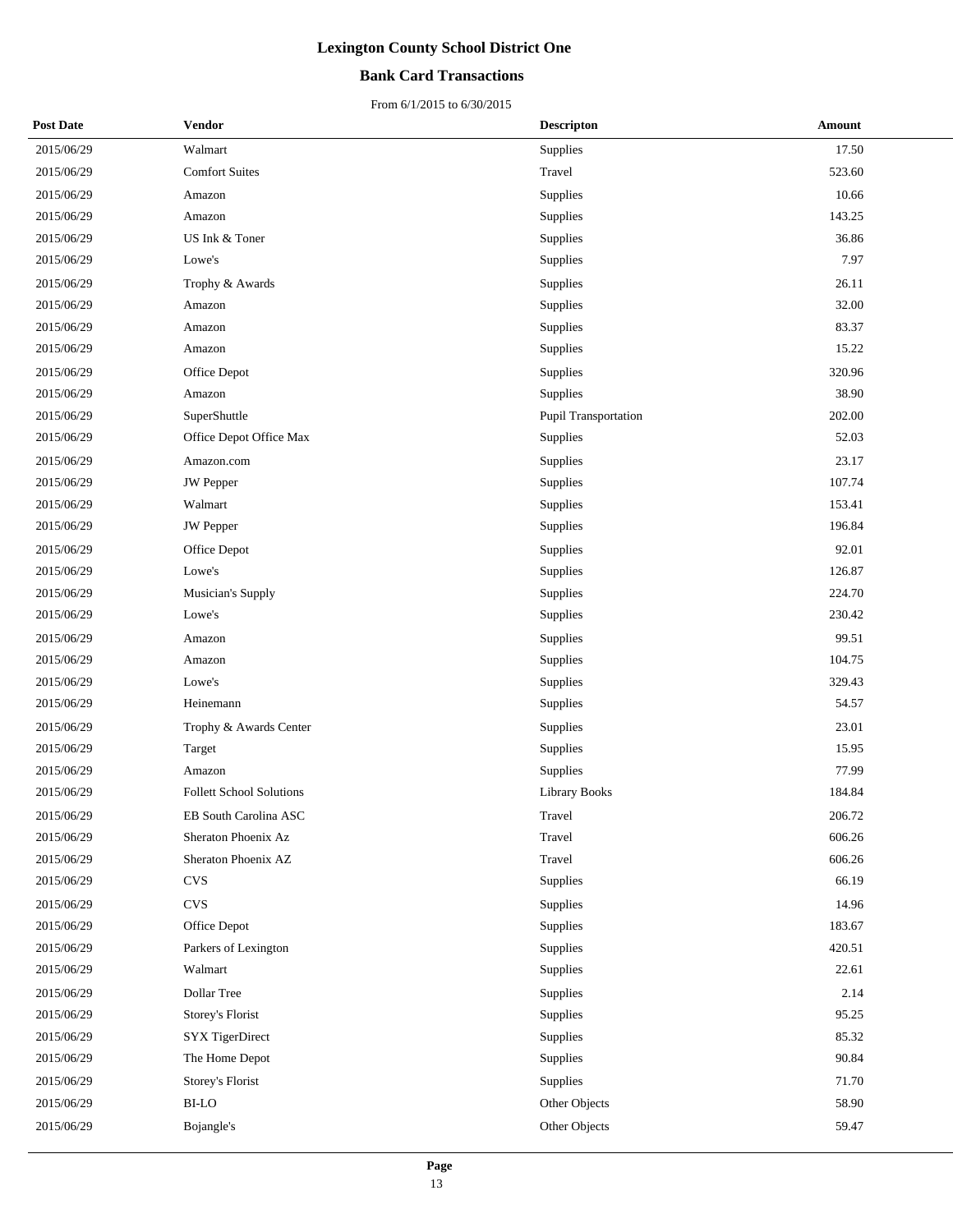### **Bank Card Transactions**

| <b>Post Date</b> | Vendor                         | <b>Descripton</b>          | Amount   |
|------------------|--------------------------------|----------------------------|----------|
| 2015/06/29       | Publix                         | Other Objects              | 49.99    |
| 2015/06/29       | BiLo                           | Other Objects              | 35.26    |
| 2015/06/29       | Converse College               | Travel                     | 150.00   |
| 2015/06/29       | CAFE admission                 | Inst Prog Improvement      | 1,530.00 |
| 2015/06/29       | <b>CAFE</b>                    | Inst Prog Improvement      | 2,805.00 |
| 2015/06/29       | Walmart                        | Supplies                   | 115.69   |
| 2015/06/29       | Walmart                        | Supplies                   | 32.71    |
| 2015/06/29       | <b>SCASA</b>                   | Travel                     | 225.00   |
| 2015/06/29       | Adobe Systems                  | <b>Technology Supplies</b> | 14.99    |
| 2015/06/29       | Fatz Caf??                     | Other Objects              | 94.00    |
| 2015/06/29       | Gourmet to Go                  | Other Objects              | 42.44    |
| 2015/06/29       | <b>Staples</b>                 | Supplies                   | 160.49   |
| 2015/06/29       | Walmart                        | Supplies                   | 190.46   |
| 2015/06/29       | Office Depot                   | Supplies                   | 209.65   |
| 2015/06/29       | Lexington MPO                  | Supplies                   | 49.00    |
| 2015/06/29       | <b>ACCO Brands Direct</b>      | Supplies                   | 53.91    |
| 2015/06/29       | <b>US Postal Service</b>       | <b>Supplies</b>            | 6.94     |
| 2015/06/29       | <b>US Postal Service</b>       | Supplies                   | 55.00    |
| 2015/06/29       | <b>Staples</b>                 | Supplies                   | 35.30    |
| 2015/06/29       | NAEOP 316-942-4822 KS          | Travel                     | 315.00   |
| 2015/06/29       | DELTA AIR 0062311094634 DELTA. | Travel                     | 836.20   |
| 2015/06/29       | WM SUPERCENTER #881 LEXINGTON  | Supplies                   | 38.46    |
| 2015/06/29       | OFFICE DEPOT #2196 LEXINGTON,  | Supplies                   | 32.08    |
| 2015/06/29       | LATHEM TIME COPORATION 800-241 | Supplies                   | 22.92    |
| 2015/06/29       | LR Hook Tire                   | Repairs and Maintenance    | 82.98    |
| 2015/06/29       | LR Hook Tire                   | Repairs and Maintenance    | 167.52   |
| 2015/06/29       | Derrick's                      | Repairs and Maintenance    | 200.00   |
| 2015/06/29       | Lexington Commercial Tire      | Repairs and Maintenance    | 215.00   |
| 2015/06/29       | Derrick's                      | Repairs and Maintenance    | 250.00   |
| 2015/06/29       | Dick Smith Ford                | Repairs and Maintenance    | 2,052.79 |
| 2015/06/29       | LR Hook                        | Repairs and Maintenance    | 24.95    |
| 2015/06/29       | Circuit Specialists            | Supplies-Maintenace        | 113.33   |
| 2015/06/29       | Shell Oil                      | Supplies-Maintenace        | 72.45    |
| 2015/06/29       | Bobcat of Columbia             | Supplies-Maintenace        | 189.00   |
| 2015/06/29       | Lowe's                         | Supplies-Maintenace        | 36.52    |
| 2015/06/29       | Epting Dist.                   | Supplies-Maintenace        | 14.07    |
| 2015/06/29       | A-Z Lawnmower                  | Supplies-Maintenace        | 152.62   |
| 2015/06/29       | Loves                          | Supplies-Maintenace        | 49.11    |
| 2015/06/29       | AutoZone                       | Supplies-Maintenace        | 98.82    |
| 2015/06/29       | Jim Hudson Ford                | Supplies-Maintenace        | 74.53    |
| 2015/06/29       | Sparrow & Kennedy              | Supplies-Maintenace        | 153.14   |
| 2015/06/29       | Shell Oil                      | Supplies-Maintenace        | 72.11    |
| 2015/06/29       | A-Z Lawnmower                  | Supplies-Maintenace        | 27.31    |
| 2015/06/29       | Enlows                         | Supplies-Maintenace        | 178.30   |
| 2015/06/29       | <b>CVS</b>                     | Supplies-Maintenace        | 22.46    |
|                  |                                |                            |          |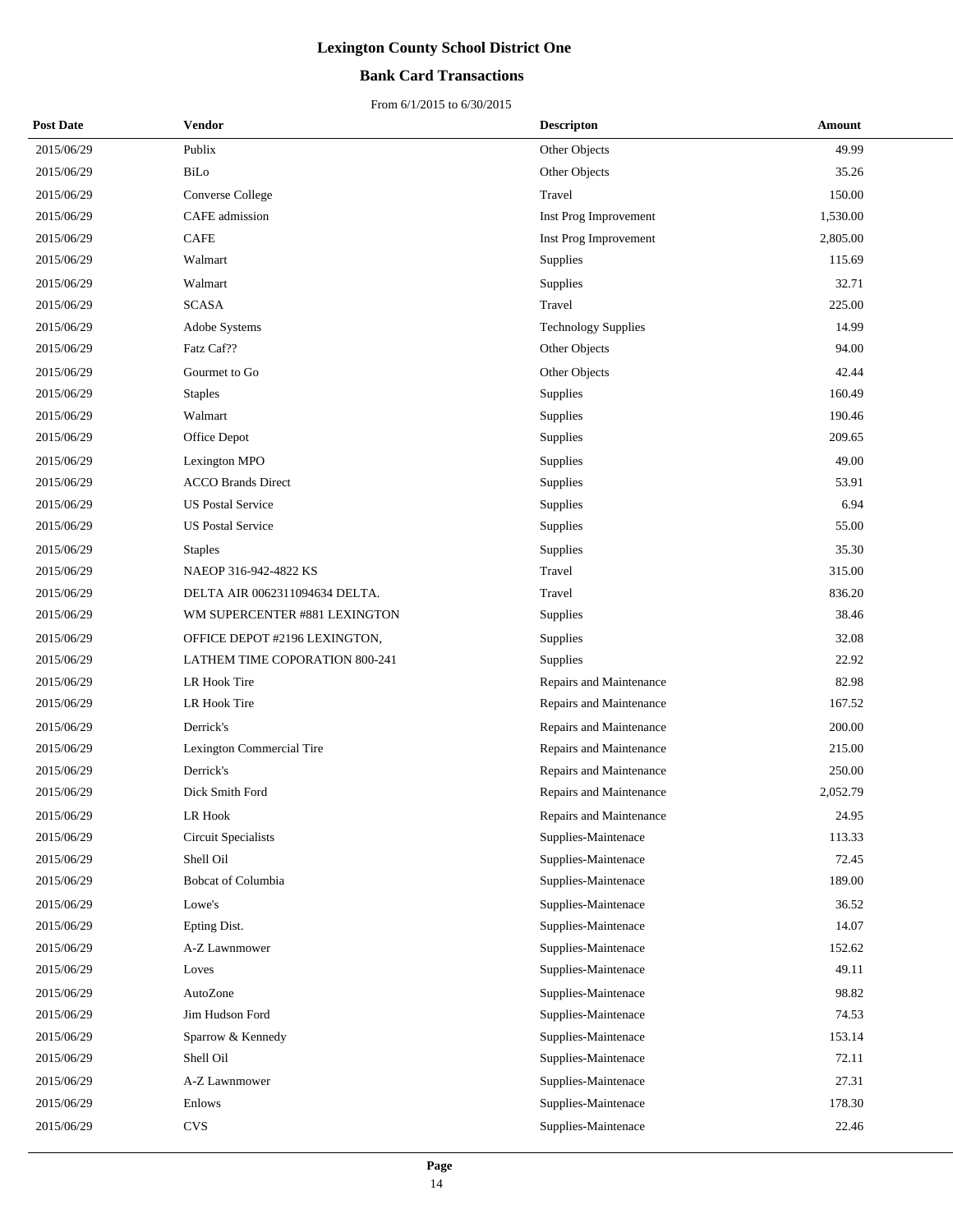### **Bank Card Transactions**

| <b>Post Date</b> | Vendor                        | <b>Descripton</b>       | Amount |
|------------------|-------------------------------|-------------------------|--------|
| 2015/06/29       | Shell Oil                     | Supplies-Maintenace     | 71.85  |
| 2015/06/29       | Shell Oil                     | Supplies-Maintenace     | 30.23  |
| 2015/06/29       | Price's                       | Supplies-Maintenace     | 88.75  |
| 2015/06/29       | Shell Oil                     | Supplies-Maintenace     | 71.64  |
| 2015/06/29       | Price's                       | Supplies-Maintenace     | 34.00  |
| 2015/06/29       | Shell Oil                     | Supplies-Maintenace     | 70.15  |
| 2015/06/29       | CarQuest                      | Supplies-Maintenace     | 93.22  |
| 2015/06/29       | CarQuest                      | Supplies-Maintenace     | 51.14  |
| 2015/06/29       | Shell Oil                     | Supplies-Maintenace     | 50.56  |
| 2015/06/29       | Home Depot                    | Supplies-Maintenace     | 149.67 |
| 2015/06/29       | <b>Bearing Distributors</b>   | Supplies-Maintenace     | 129.84 |
| 2015/06/29       | WP Law                        | Supplies-Maintenace     | 33.21  |
| 2015/06/29       | WP Law                        | Supplies-Maintenace     | 30.76  |
| 2015/06/29       | Gateway                       | Supplies-Maintenace     | 112.35 |
| 2015/06/29       | Home Depot                    | Supplies-Maintenace     | 43.34  |
| 2015/06/29       | <b>MEGA STOP</b>              | Supplies                | 38.25  |
| 2015/06/29       | Ferguson                      | Supplies-Maintenace     | 31.19  |
| 2015/06/29       | Graybar                       | Supplies-Maintenace     | 74.90  |
| 2015/06/29       | Fortlilne                     | Supplies-Maintenace     | 8.43   |
| 2015/06/29       | City Electric                 | Supplies-Maintenace     | 138.87 |
| 2015/06/29       | City Electric                 | Supplies-Maintenace     | 5.83   |
| 2015/06/29       | City Electric                 | Supplies-Maintenace     | 67.80  |
| 2015/06/29       | Home Depot                    | Supplies-Maintenace     | 54.17  |
| 2015/06/29       | Lowe's                        | Supplies-Maintenace     | 13.27  |
| 2015/06/29       | A-Z Lawnmower                 | Supplies-Maintenace     | 101.63 |
| 2015/06/29       | Shumpert's                    | Supplies                | 29.04  |
| 2015/06/29       | `Shell                        | Supplies                | 27.04  |
| 2015/06/29       | Ferguson                      | Supplies-Maintenace     | 11.74  |
| 2015/06/29       | WP Law                        | Supplies-Maintenace     | 287.35 |
| 2015/06/29       | Lowe's                        | Supplies-Maintenace     | 86.37  |
| 2015/06/29       | Lexington True Value Hardware | Supplies-Maintenace     | 99.57  |
| 2015/06/29       | Home Depot                    | Supplies-Maintenace     | 32.08  |
| 2015/06/29       | Ferguson                      | Supplies-Maintenace     | 43.79  |
| 2015/06/29       | Derrick's                     | Repairs and Maintenance | 250.00 |
| 2015/06/29       | Ferguson                      | Supplies-Maintenace     | 5.02   |
| 2015/06/29       | Lexington True Value Hardware | Supplies-Maintenace     | 24.52  |
| 2015/06/29       | Lowe's                        | Supplies-Maintenace     | 24.57  |
| 2015/06/29       | City Electric                 | Supplies-Maintenace     | 7.75   |
| 2015/06/29       | Ferguson                      | Supplies-Maintenace     | 161.82 |
| 2015/06/29       | Enlows                        | Supplies-Maintenace     | 208.94 |
| 2015/06/29       | Ferguson                      | Supplies-Maintenace     | 17.27  |
| 2015/06/29       | Sears                         | Supplies-Maintenace     | 163.15 |
| 2015/06/29       | Sox Fence & Supply            | Supplies-Maintenace     | 36.38  |
| 2015/06/29       | Lowe's                        | Supplies-Maintenace     | 101.90 |
| 2015/06/29       | Ferguson                      | Supplies-Maintenace     | 6.41   |
|                  |                               |                         |        |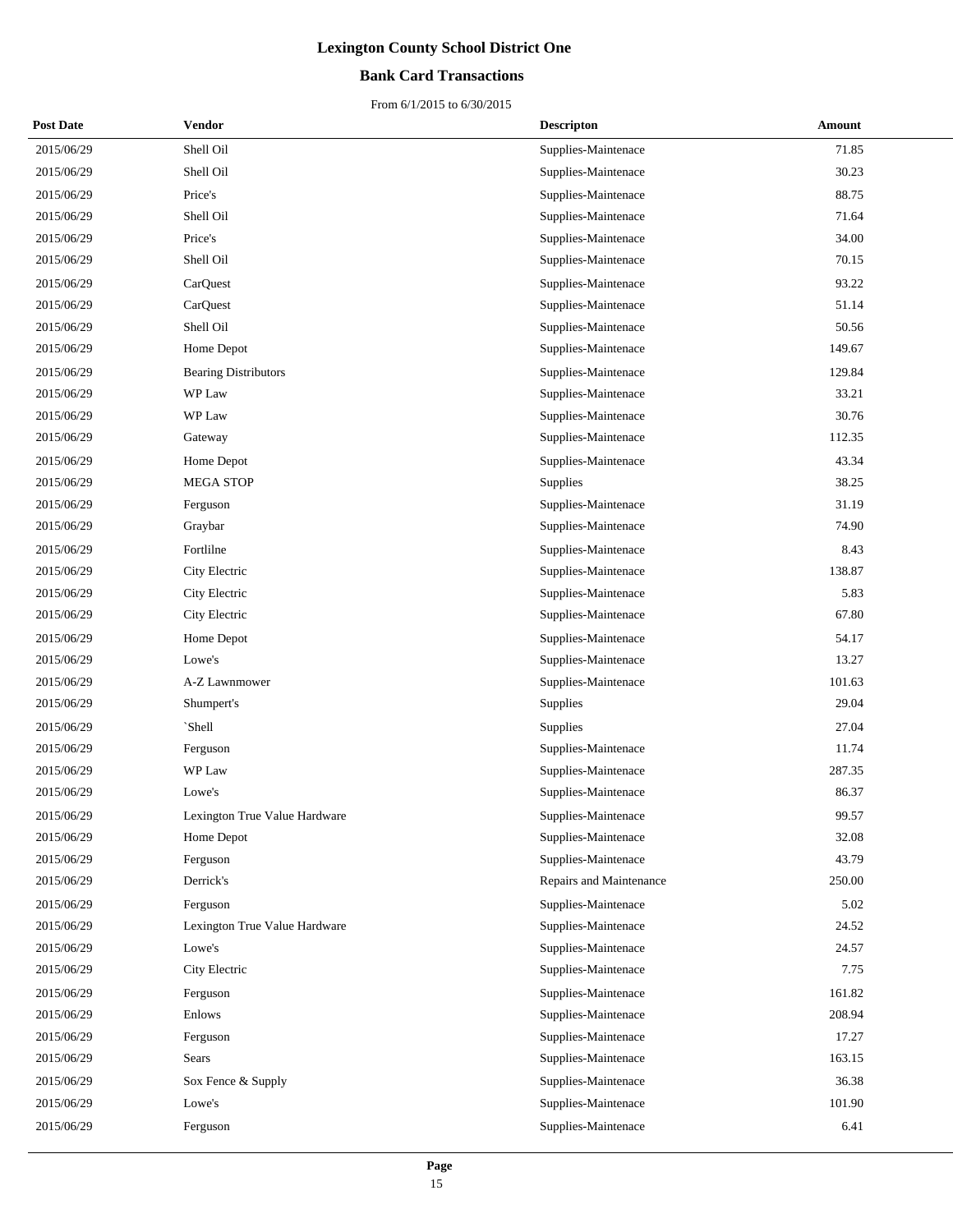### **Bank Card Transactions**

| <b>Post Date</b> | Vendor                        | <b>Descripton</b>   | Amount |
|------------------|-------------------------------|---------------------|--------|
| 2015/06/29       | Lowe's                        | Supplies-Maintenace | 35.82  |
| 2015/06/29       | Corner Pantry #130            | Supplies            | 53.79  |
| 2015/06/29       | Lowe's                        | Supplies            | 102.48 |
| 2015/06/29       | Lowe's                        | Supplies            | 49.88  |
| 2015/06/29       | City Electric                 | Supplies-Maintenace | 50.79  |
| 2015/06/29       | Ferguson                      | Supplies-Maintenace | 22.77  |
| 2015/06/29       | Kangaroo Express              | Supplies            | 40.00  |
| 2015/06/29       | Lowe's                        | Supplies            | 138.49 |
| 2015/06/29       | Lowe's                        | Supplies            | 28.25  |
| 2015/06/29       | Lowe's                        | Supplies            | 215.57 |
| 2015/06/29       | Fastenal                      | Supplies-Maintenace | 23.15  |
| 2015/06/29       | A-Z Lawnmower                 | Supplies-Maintenace | 79.16  |
| 2015/06/29       | Lowe's                        | Supplies-Maintenace | 19.96  |
| 2015/06/29       | Lowe's                        | Supplies-Maintenace | 13.29  |
| 2015/06/29       | Playworld                     | Supplies-Maintenace | 317.79 |
| 2015/06/29       | Lowe's                        | Supplies-Maintenace | 90.25  |
| 2015/06/29       | Ace Hardware                  | Supplies            | 19.25  |
| 2015/06/29       | C-Mart                        | Supplies            | 51.25  |
| 2015/06/29       | Lowe's                        | Supplies-Maintenace | 35.82  |
| 2015/06/29       | Ferguson                      | Supplies-Maintenace | 27.30  |
| 2015/06/29       | Ferguson                      | Supplies-Maintenace | 46.48  |
| 2015/06/29       | City Electric                 | Supplies-Maintenace | 39.86  |
| 2015/06/29       | <b>Fastenal Company</b>       | Supplies            | 21.20  |
| 2015/06/29       | Triangle Safe and Lock        | Supplies            | 19.26  |
| 2015/06/29       | Shell Oil                     | Supplies            | 25.00  |
| 2015/06/29       | Ferguson                      | Supplies-Maintenace | 27.25  |
| 2015/06/29       | Lexington True Value          | Supplies-Maintenace | 39.51  |
| 2015/06/29       | City Electric                 | Supplies-Maintenace | 99.89  |
| 2015/06/29       | City Electric                 | Supplies-Maintenace | 67.80  |
| 2015/06/29       | Palmetto Winnelson            | Supplies-Maintenace | 12.34  |
| 2015/06/29       | A-Z Lawnmower                 | Supplies-Maintenace | 22.59  |
| 2015/06/29       | Lowe's                        | Supplies            | 133.55 |
| 2015/06/29       | Lowe's                        | Supplies            | 31.02  |
| 2015/06/29       | <b>Mowers Direct</b>          | Supplies            | 324.07 |
| 2015/06/29       | <b>Murphy Express</b>         | Supplies            | 100.00 |
| 2015/06/29       | Lowe's                        | Supplies            | 844.60 |
| 2015/06/29       | Lowe's                        | Supplies            | 50.49  |
| 2015/06/29       | Cooper's Corner               | Supplies            | 66.01  |
| 2015/06/29       | Lowe's                        | Supplies            | 69.50  |
| 2015/06/29       | Lowe's                        | Supplies            | 75.65  |
| 2015/06/29       | Northern Tool                 | Supplies            | 53.48  |
| 2015/06/29       | Northern Tool                 | Supplies            | 95.20  |
| 2015/06/29       | Lexington True Value Hardware | Supplies-Maintenace | 132.70 |
| 2015/06/29       | Ferguson                      | Supplies-Maintenace | 98.57  |
| 2015/06/29       | Lowe's                        | Supplies-Maintenace | 25.96  |
|                  |                               |                     |        |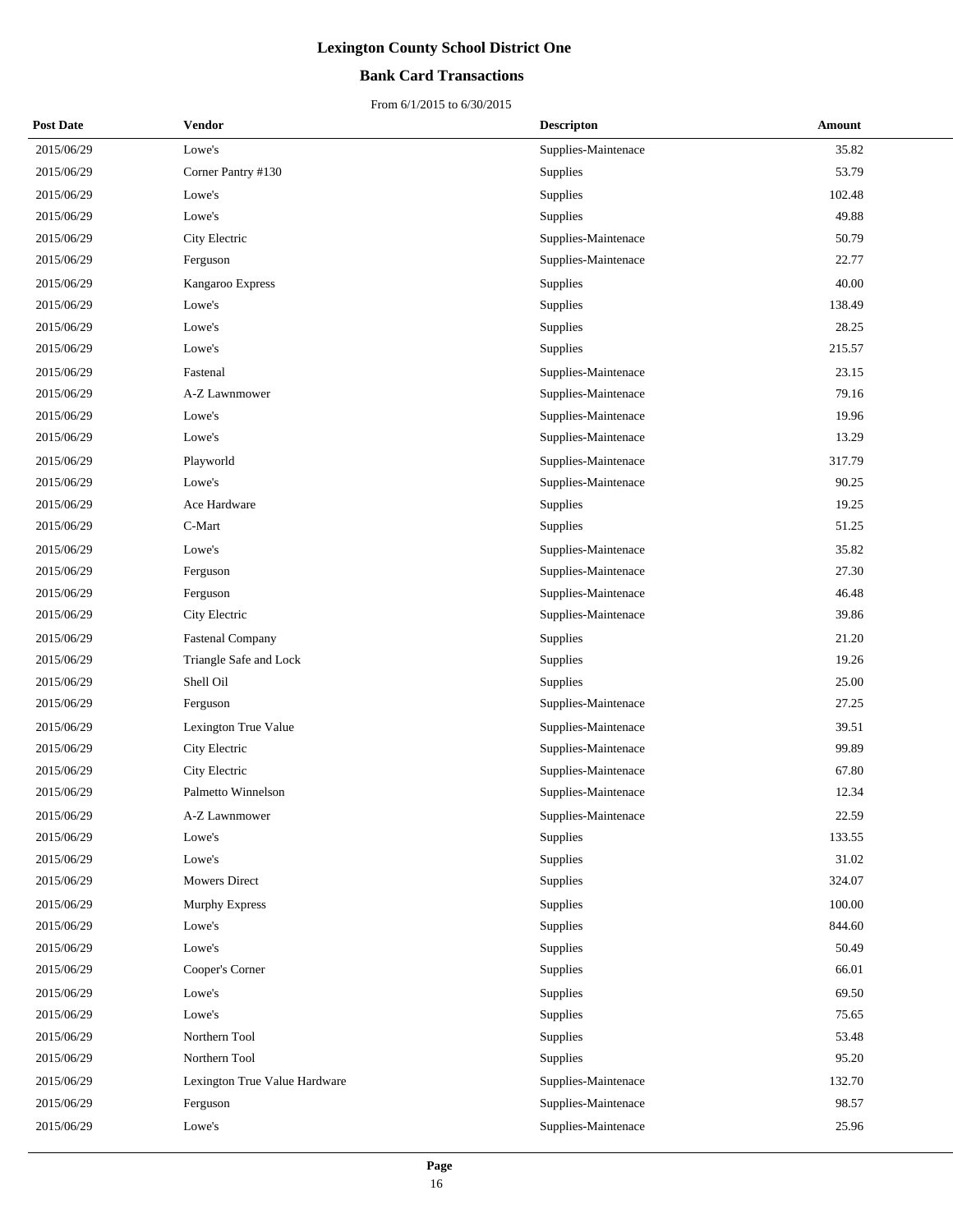### **Bank Card Transactions**

| <b>Post Date</b> | Vendor                        | <b>Descripton</b>       | Amount |
|------------------|-------------------------------|-------------------------|--------|
| 2015/06/29       | WP Law                        | Supplies-Maintenace     | 213.91 |
| 2015/06/29       | Lowe's                        | Supplies-Maintenace     | 70.21  |
| 2015/06/29       | Lowe's                        | Supplies-Maintenace     | 29.44  |
| 2015/06/29       | Home Depot                    | Supplies-Maintenace     | 58.08  |
| 2015/06/29       | <b>Batteries Plus</b>         | Supplies-Maintenace     | 163.07 |
| 2015/06/29       | Lowe's                        | Supplies-Maintenace     | 19.52  |
| 2015/06/29       | Lowe's                        | Supplies-Maintenace     | 8.35   |
| 2015/06/29       | Sherwin Williams              | Supplies-Maintenace     | 20.54  |
| 2015/06/29       | Lowe's                        | Supplies-Maintenace     | 119.90 |
| 2015/06/29       | OReilly                       | Supplies-Maintenace     | 165.84 |
| 2015/06/29       | Ed Smith Lumber               | Supplies-Maintenace     | 34.23  |
| 2015/06/29       | City Electric                 | Supplies-Maintenace     | 208.91 |
| 2015/06/29       | WP Law                        | Supplies-Maintenace     | 78.55  |
| 2015/06/29       | Ed Smith Lumber               | Supplies                | 17.55  |
| 2015/06/29       | Amazon                        | Supplies                | 66.32  |
| 2015/06/29       | A-Z Lawnmower                 | Supplies-Maintenace     | 105.85 |
| 2015/06/29       | LR Hook Tire                  | Repairs and Maintenance | 19.90  |
| 2015/06/29       | A-Z Lawnmower                 | Supplies-Maintenace     | 133.02 |
| 2015/06/29       | A-Z Lawnmower                 | Supplies-Maintenace     | 27.00  |
| 2015/06/29       | A-Z Lawnmower                 | Supplies-Maintenace     | 34.35  |
| 2015/06/29       | City Electric                 | Supplies-Maintenace     | 23.48  |
| 2015/06/29       | Exxon/Pitt Stop               | Supplies                | 47.99  |
| 2015/06/29       | Gateway                       | Supplies-Maintenace     | 35.15  |
| 2015/06/29       | Thompson's Grand Rental       | Rentals                 | 89.88  |
| 2015/06/29       | Harbor Freight Tools          | Supplies                | 42.78  |
| 2015/06/29       | Home Goods                    | Supplies                | 85.59  |
| 2015/06/29       | <b>A-Z Lawnmower Parts</b>    | Supplies                | 319.93 |
| 2015/06/29       | Northern Tool & Equipment     | Supplies                | 438.69 |
| 2015/06/29       | Pitt Stop                     | Supplies                | 33.70  |
| 2015/06/29       | LExington True Value Hardware | Supplies-Maintenace     | 4.35   |
| 2015/06/29       | Ed Smith Lumber               | Supplies-Maintenace     | 15.78  |
| 2015/06/29       | City Electric                 | Supplies-Maintenace     | 13.72  |
| 2015/06/29       | A-Z Lawnmower                 | Supplies-Maintenace     | 49.78  |
| 2015/06/29       | City Electric                 | Supplies-Maintenace     | 84.73  |
| 2015/06/29       | Lexington True Value          | Supplies-Maintenace     | 101.87 |
| 2015/06/29       | City Electric                 | Supplies-Maintenace     | 110.24 |
| 2015/06/29       | Murphy Express                | Supplies                | 40.12  |
| 2015/06/29       | Lowes                         | Supplies                | 28.49  |
| 2015/06/29       | Lowes                         | Supplies                | 9.12   |
| 2015/06/29       | Walmart                       | Supplies                | 32.68  |
| 2015/06/29       | A-Z Lawnmower                 | Supplies-Maintenace     | 11.53  |
| 2015/06/29       | Smith & Jones                 | Supplies-Maintenace     | 191.00 |
| 2015/06/29       | A-Z Lawnmower                 | Supplies-Maintenace     | 68.45  |
| 2015/06/29       | A-Z Lawnmower                 | Supplies-Maintenace     | 7.75   |
| 2015/06/29       | Lowe's                        | Supplies-Maintenace     | 36.29  |
|                  |                               |                         |        |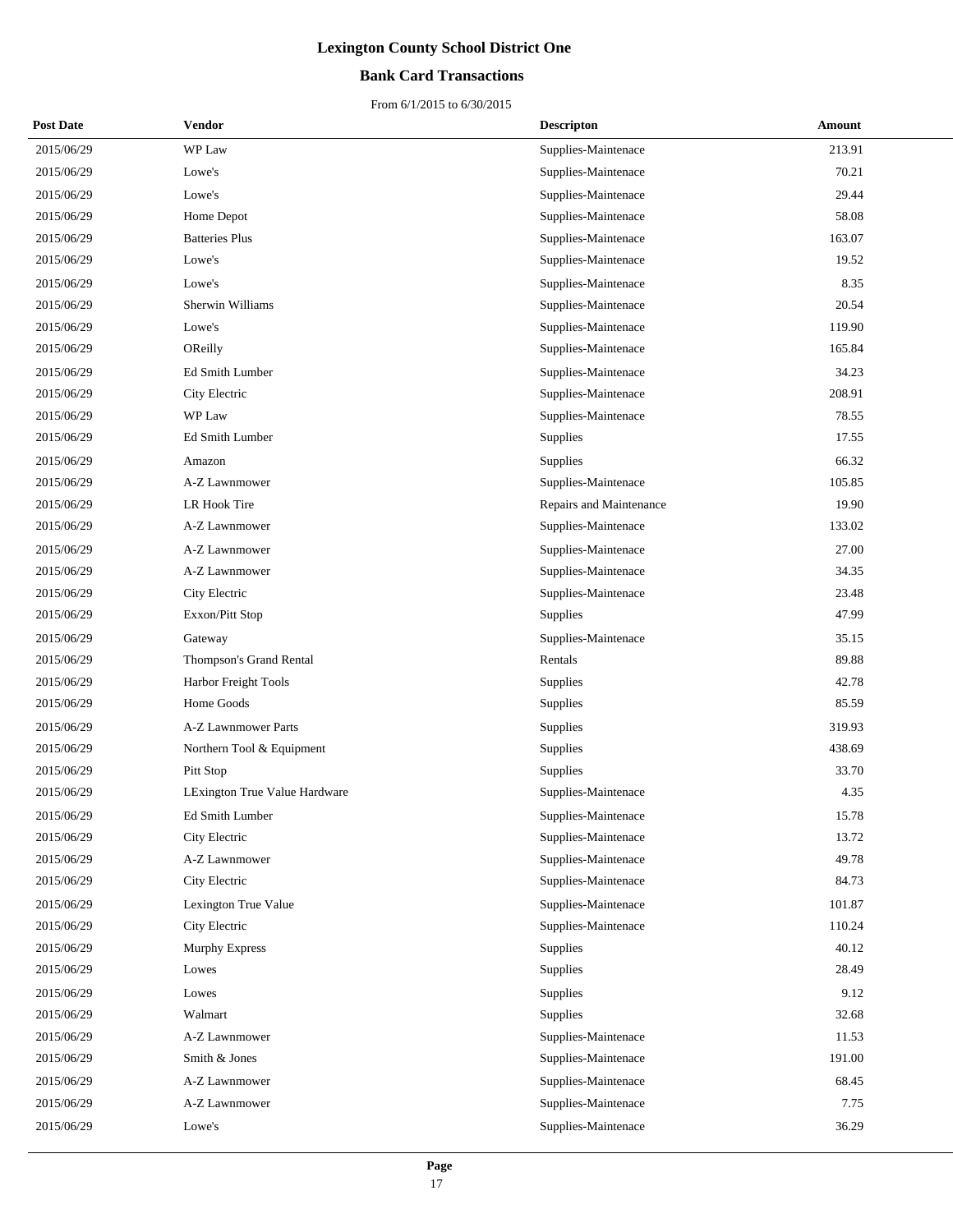### **Bank Card Transactions**

| <b>Post Date</b> | Vendor                         | <b>Descripton</b>         | Amount   |
|------------------|--------------------------------|---------------------------|----------|
| 2015/06/29       | <b>Murphy Express</b>          | Supplies                  | 30.57    |
| 2015/06/29       | Lowes                          | Supplies                  | 118.37   |
| 2015/06/29       | WP Law                         | Supplies-Maintenace       | 41.27    |
| 2015/06/29       | Murphy Express                 | Supplies                  | 24.30    |
| 2015/06/29       | Lowe's                         | Supplies                  | 13.57    |
| 2015/06/29       | Lowe's                         | Supplies                  | 61.14    |
| 2015/06/29       | Murphy Express                 | Supplies                  | 12.51    |
| 2015/06/29       | Murphy Express                 | Supplies                  | 30.00    |
| 2015/06/29       | Murphy Express                 | Supplies                  | 24.79    |
| 2015/06/29       | Smith & Jones                  | Repairs and Maintenance   | 202.10   |
| 2015/06/29       | A-Z Lawnmower                  | Supplies-Maintenace       | 39.61    |
| 2015/06/29       | City Electric                  | Supplies-Maintenace       | 73.46    |
| 2015/06/29       | Home Depot                     | Supplies-Maintenace       | 97.92    |
| 2015/06/29       | Florida Law Enforcement        | Other Prof & Tech Service | 24.00    |
| 2015/06/29       | SC Assoc. Career Network       | Other Prof & Tech Service | 440.00   |
| 2015/06/29       | Florida Law Enforcement        | Other Prof & Tech Service | 24.00    |
| 2015/06/29       | <b>SLED</b>                    | Other Prof & Tech Service | 392.00   |
| 2015/06/29       | New York Court System          | Other Prof & Tech Service | 65.00    |
| 2015/06/29       | New York Court System          | Other Prof & Tech Service | 3.00     |
| 2015/06/29       | Office Depot                   | Supplies                  | 40.10    |
| 2015/06/29       | WalMart                        | Supplies                  | 28.47    |
| 2015/06/29       | Office Depot                   | Supplies                  | 59.90    |
| 2015/06/29       | WalMart                        | Other Objects             | 27.21    |
| 2015/06/29       | <b>FATZ</b>                    | Other Objects             | 86.79    |
| 2015/06/29       | Cable & Connections            | Supplies                  | 48.14    |
| 2015/06/29       | Office Depot                   | Supplies                  | 66.85    |
| 2015/06/29       | Office Depot                   | Supplies                  | 245.82   |
| 2015/06/29       | Amazon.com                     | Supplies                  | 36.72    |
| 2015/06/29       | Office Depot                   | Supplies                  | $-56.16$ |
| 2015/06/29       | Dollar Tree                    | Supplies                  | 19.26    |
| 2015/06/29       | Academy Sports                 | Supplies                  | 367.11   |
| 2015/06/29       | Cable & Connections            | Supplies                  | 11.03    |
| 2015/06/29       | SC Emergency Management Assoc. | Dues and Fees             | 35.00    |
| 2015/06/29       | Publix                         | Other Objects             | 86.78    |
| 2015/06/29       | Papa Johns                     | Other Objects             | 96.30    |
| 2015/06/29       | Walmart                        | Other Objects             | 56.34    |
| 2015/06/29       | Publix                         | Supplies                  | 29.10    |
| 2015/06/29       | Pizza Hut                      | Supplies                  | 73.10    |
| 2015/06/29       | Walmart                        | Supplies                  | 179.88   |
| 2015/06/29       | Walmart                        | Supplies                  | 82.11    |
| 2015/06/29       | Office Depot                   | Supplies                  | 343.89   |
| 2015/06/29       | Walmart                        | Supplies                  | 358.12   |
| 2015/06/29       | Walmart                        | Supplies                  | 103.78   |
| 2015/06/29       | Walmart                        | Other Objects             | 69.19    |
| 2015/06/29       | Ed Venture, Inc                | Other Objects             | 25.50    |
|                  |                                |                           |          |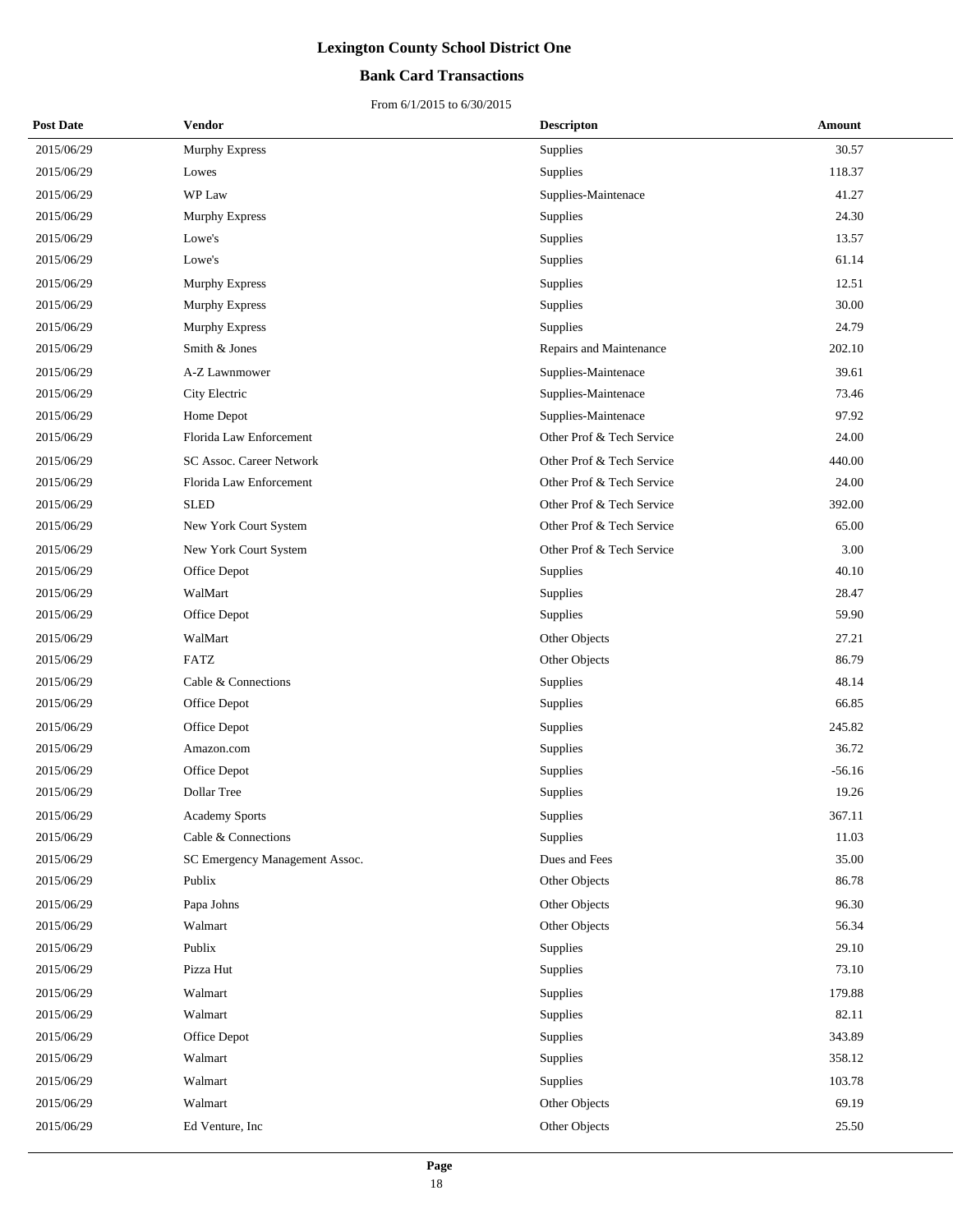### **Bank Card Transactions**

| <b>Post Date</b> | Vendor                         | <b>Descripton</b> | Amount    |
|------------------|--------------------------------|-------------------|-----------|
| 2015/06/29       | Amazon                         | Supplies          | 289.63    |
| 2015/06/29       | Amazon                         | Supplies          | 39.96     |
| 2015/06/29       | Amazon                         | Supplies          | 17.19     |
| 2015/06/29       | Amazon                         | Supplies          | 48.18     |
| 2015/06/29       | Residence Inns Charleston, SC  | Travel            | 643.56    |
| 2015/06/29       | <b>US Airways</b>              | Travel            | $-483.70$ |
| 2015/06/29       | Amazon                         | Supplies          | 77.53     |
| 2015/06/29       | Barnes & Noble                 | Supplies          | 29.69     |
| 2015/06/29       | Barnes 7 Noble                 | Supplies          | 220.43    |
| 2015/06/29       | Amazon                         | Supplies          | 277.32    |
| 2015/06/29       | Amazon                         | Supplies          | 169.11    |
| 2015/06/29       | Amazon                         | Supplies          | 131.65    |
| 2015/06/29       | Amazon                         | Supplies          | 362.74    |
| 2015/06/29       | <b>Stenhouse Publishers</b>    | Supplies          | 200.00    |
| 2015/06/29       | Barnes & Noble                 | Supplies          | 566.82    |
| 2015/06/29       | Amazon                         | Supplies          | 306.71    |
| 2015/06/29       | Amazon                         | Supplies          | 110.95    |
| 2015/06/29       | Amazon                         | Supplies          | 201.75    |
| 2015/06/29       | Amazon                         | Supplies          | 73.65     |
| 2015/06/29       | Parent As Teachers National Ce | Dues and Fees     | 190.00    |
| 2015/06/29       | Parent As Teachers National Ce | Dues and Fees     | 190.00    |
| 2015/06/29       | Parent As Teachers national Ce | Dues and Fees     | 190.00    |
| 2015/06/29       | <b>USC</b> Market              | Travel            | 220.00    |
| 2015/06/29       | <b>American Airlines</b>       | Travel            | 749.70    |
| 2015/06/29       | Hobsons K12 (Naviance, Inc.)   | Travel            | 895.00    |
| 2015/06/29       | Marriott, Tucson, Arizona      | Travel            | 157.75    |
| 2015/06/29       | Amazon                         | Pupil Activity    | 496.95    |
| 2015/06/29       | Make Music                     | Pupil Activity    | 149.80    |
| 2015/06/29       | <b>JW</b> Pepper               | Pupil Activity    | 25.39     |
| 2015/06/29       | SoundWaves                     | Pupil Activity    | 109.00    |
| 2015/06/29       | <b>JW</b> Pepper               | Pupil Activity    | 26.99     |
| 2015/06/29       | Dollar General                 | Pupil Activity    | 14.98     |
| 2015/06/29       | Food Lion                      | Pupil Activity    | 7.80      |
| 2015/06/29       | <b>CVS Pharmacy</b>            | Pupil Activity    | 15.17     |
| 2015/06/29       | Office Depot Office Max        | Pupil Activity    | 18.35     |
| 2015/06/29       | Office Depot Office Max        | Pupil Activity    | 3.24      |
| 2015/06/29       | Squirrels Store                | Pupil Activity    | 14.99     |
| 2015/06/29       | Walmart                        | Pupil Activity    | 43.01     |
| 2015/06/29       | Walmart                        | Pupil Activity    | 20.94     |
| 2015/06/29       | Hobby Lobby                    | Pupil Activity    | 132.48    |
| 2015/06/29       | Michaels                       | Pupil Activity    | 297.27    |
| 2015/06/29       | Bi-Lo                          | Pupil Activity    | 132.46    |
| 2015/06/29       | Bi-Lo                          | Pupil Activity    | 128.28    |
| 2015/06/29       | THE DAILY CAFE                 | Pupil Activity    | 69.00     |
| 2015/06/29       | LAKESHORE                      | Pupil Activity    | 46.40     |
|                  |                                |                   |           |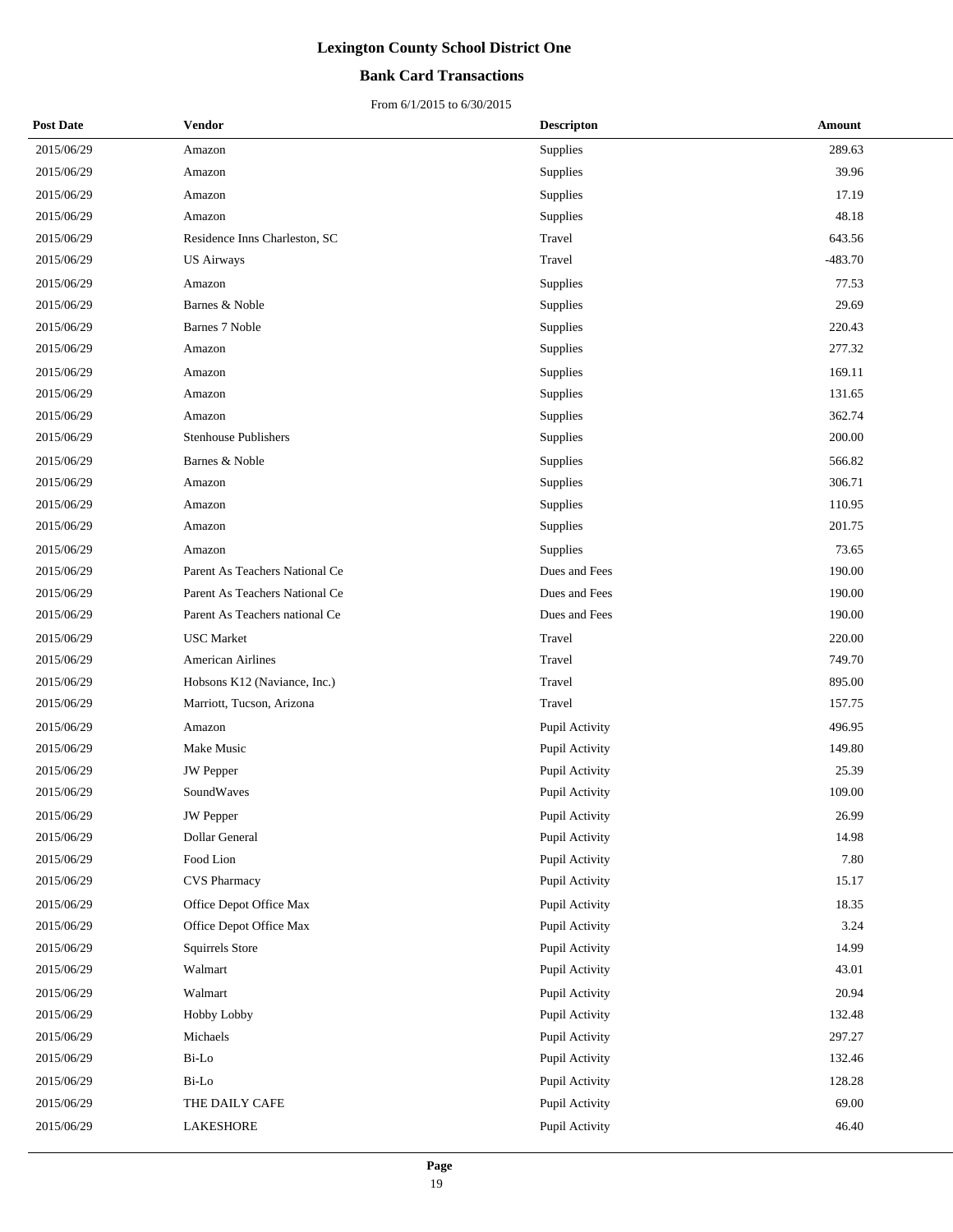### **Bank Card Transactions**

| <b>Post Date</b> | Vendor                     | <b>Descripton</b> | Amount |
|------------------|----------------------------|-------------------|--------|
| 2015/06/29       | <b>HOBBY LOBBY</b>         | Pupil Activity    | 24.40  |
| 2015/06/29       | N2Y                        | Pupil Activity    | 257.00 |
| 2015/06/29       | Hand2Hand                  | Pupil Activity    | 114.48 |
| 2015/06/29       | Amazon.com                 | Pupil Activity    | 36.35  |
| 2015/06/29       | office depot               | Pupil Activity    | 128.37 |
| 2015/06/29       | office depot               | Pupil Activity    | 138.30 |
| 2015/06/29       | menchie's                  | Pupil Activity    | 90.00  |
| 2015/06/29       | Publix                     | Pupil Activity    | 30.00  |
| 2015/06/29       | <b>USPS</b>                | Pupil Activity    | 39.20  |
| 2015/06/29       | Walmart                    | Pupil Activity    | 84.85  |
| 2015/06/29       | food lion                  | Pupil Activity    | 50.36  |
| 2015/06/29       | American Legacy Publishing | Pupil Activity    | 266.42 |
| 2015/06/29       | <b>Digital Solutions</b>   | Pupil Activity    | 292.21 |
| 2015/06/29       | Amazon                     | Pupil Activity    | 34.48  |
| 2015/06/29       | Office Depot               | Pupil Activity    | 239.55 |
| 2015/06/29       | Office Depot               | Pupil Activity    | 87.61  |
| 2015/06/29       | Office Depot               | Pupil Activity    | 38.01  |
| 2015/06/29       | Office Depot               | Pupil Activity    | 211.50 |
| 2015/06/29       | Office Depot               | Pupil Activity    | 88.67  |
| 2015/06/29       | Office Depot               | Pupil Activity    | 296.85 |
| 2015/06/29       | Lowes                      | Pupil Activity    | 19.16  |
| 2015/06/29       | Office Depot               | Pupil Activity    | 68.99  |
| 2015/06/29       | Home Depot                 | Pupil Activity    | 28.96  |
| 2015/06/29       | WM supercenter             | Pupil Activity    | 51.70  |
| 2015/06/29       | Precision Roller           | Pupil Activity    | 45.90  |
| 2015/06/29       | The UPS Store              | Pupil Activity    | 98.45  |
| 2015/06/29       | Gattis Pro Audio           | Pupil Activity    | 266.43 |
| 2015/06/29       | Pet Smart                  | Pupil Activity    | 42.33  |
| 2015/06/29       | Amazon                     | Pupil Activity    | 212.06 |
| 2015/06/29       | The Home Depot             | Pupil Activity    | 67.28  |
| 2015/06/29       | Walmart                    | Pupil Activity    | 113.93 |
| 2015/06/29       | Chick Fil A                | Pupil Activity    | 5.35   |
| 2015/06/29       | Publix                     | Pupil Activity    | 48.00  |
| 2015/06/29       | Subway                     | Pupil Activity    | 20.00  |
| 2015/06/29       | Tic Toc Candy Shoppe       | Pupil Activity    | 10.56  |
| 2015/06/29       | Pet Smart                  | Pupil Activity    | 37.43  |
| 2015/06/29       | Hobby Lobby                | Pupil Activity    | 6.41   |
| 2015/06/29       | Wal-Mart                   | Pupil Activity    | 27.52  |
| 2015/06/29       | S-Mart                     | Pupil Activity    | 6.62   |
| 2015/06/29       | Weebly Education           | Pupil Activity    | 39.95  |
| 2015/06/29       | Weebly Education           | Pupil Activity    | 39.95  |
| 2015/06/29       | Lowe's                     | Pupil Activity    | 54.59  |
| 2015/06/29       | Oriental Trading           | Pupil Activity    | 23.53  |
| 2015/06/29       | Dollar Tree                | Pupil Activity    | 26.75  |
| 2015/06/29       | Jostens.com                | Pupil Activity    | 126.00 |
|                  |                            |                   |        |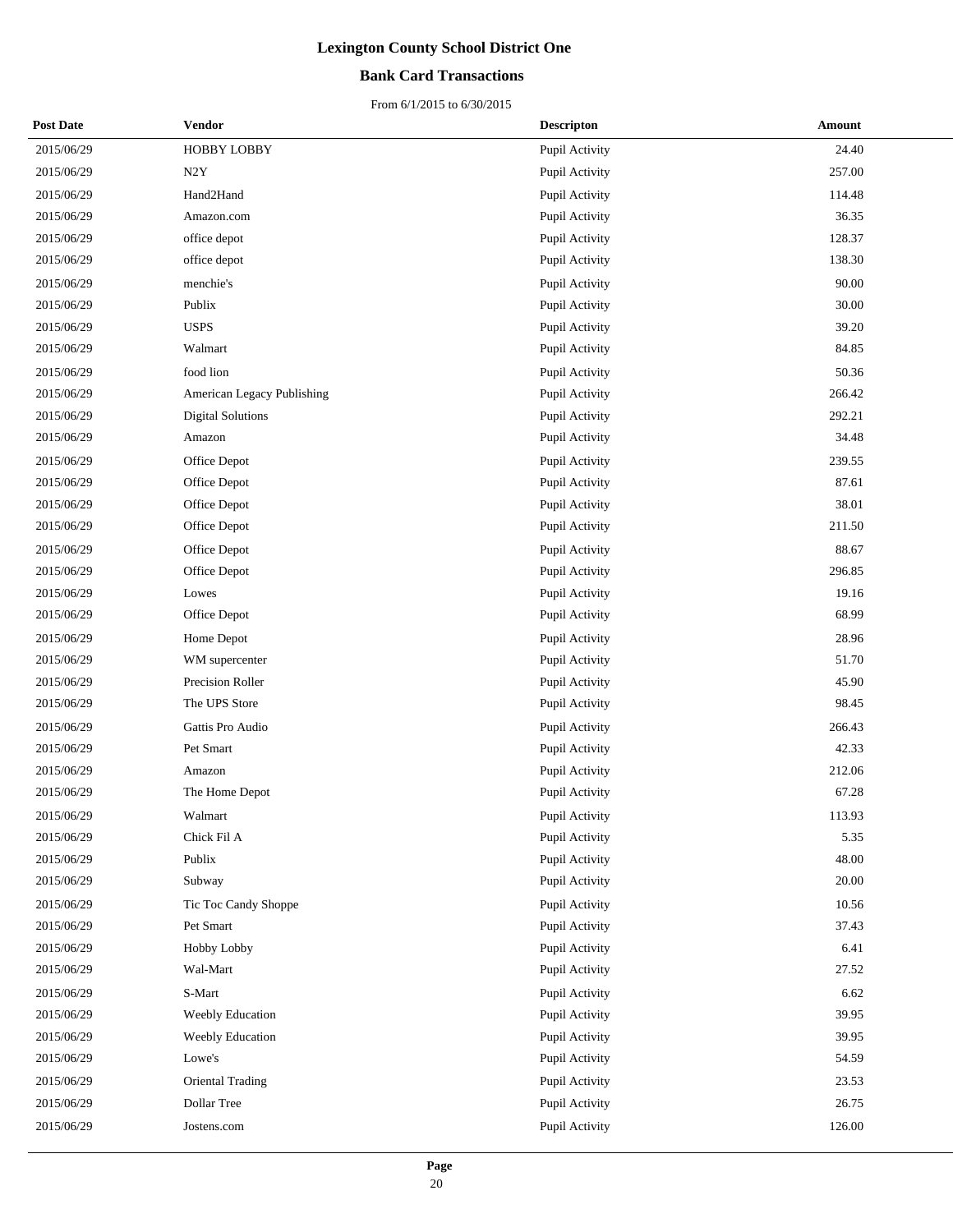### **Bank Card Transactions**

| <b>Post Date</b> | Vendor                        | <b>Descripton</b> | Amount |
|------------------|-------------------------------|-------------------|--------|
| 2015/06/29       | Walgreens                     | Pupil Activity    | 24.72  |
| 2015/06/29       | Walmart                       | Pupil Activity    | 22.25  |
| 2015/06/29       | Walmart                       | Pupil Activity    | 69.98  |
| 2015/06/29       | Walmart                       | Pupil Activity    | 59.01  |
| 2015/06/29       | Walmart                       | Pupil Activity    | 48.00  |
| 2015/06/29       | Walmart                       | Pupil Activity    | 125.43 |
| 2015/06/29       | Amazon                        | Pupil Activity    | 175.77 |
| 2015/06/29       | Parkers                       | Pupil Activity    | 186.18 |
| 2015/06/29       | parkers                       | Pupil Activity    | 79.07  |
| 2015/06/29       | Wilson & Associates           | Pupil Activity    | 600.00 |
| 2015/06/29       | LA Barrier                    | Pupil Activity    | 812.52 |
| 2015/06/29       | LA Barrier                    | Pupil Activity    | 752.52 |
| 2015/06/29       | Wilson & Associates           | Pupil Activity    | 740.00 |
| 2015/06/29       | Wilson & Associates           | Pupil Activity    | 740.00 |
| 2015/06/29       | Exxon                         | Pupil Activity    | 25.86  |
| 2015/06/29       | Office Depot                  | Pupil Activity    | 71.60  |
| 2015/06/29       | Southern Accounting           | Pupil Activity    | 610.39 |
| 2015/06/29       | Walmart                       | Pupil Activity    | 61.48  |
| 2015/06/29       | Carolina Wings                | Pupil Activity    | 395.50 |
| 2015/06/29       | Walmart                       | Pupil Activity    | 34.65  |
| 2015/06/29       | Finance Charge                | Pupil Activity    | 30.94  |
| 2015/06/29       | Office Depot                  | Pupil Activity    | 19.78  |
| 2015/06/29       | <b>Exxon Mobile</b>           | Pupil Activity    | 60.00  |
| 2015/06/29       | Murphy's Express              | Pupil Activity    | 70.90  |
| 2015/06/29       | Walgreens                     | Pupil Activity    | 23.11  |
| 2015/06/29       | SC Athletic Trainer Assoc.    | Pupil Activity    | 85.00  |
| 2015/06/29       | Lowe's                        | Pupil Activity    | 6.38   |
| 2015/06/29       | Chick-Fil-A                   | Pupil Activity    | 20.00  |
| 2015/06/29       | Walmart                       | Pupil Activity    | 26.30  |
| 2015/06/29       | Walmart                       | Pupil Activity    | 13.78  |
| 2015/06/29       | Lowes                         | Pupil Activity    | 21.06  |
| 2015/06/29       | Trophy and Awards Center      | Pupil Activity    | 61.53  |
| 2015/06/29       | <b>Award Decals</b>           | Pupil Activity    | 357.39 |
| 2015/06/29       | Trophy and Awards Center      | Pupil Activity    | 159.90 |
| 2015/06/29       | <b>Volunteer Collectables</b> | Pupil Activity    | 81.60  |
| 2015/06/29       | National Scholastic Athletes  | Pupil Activity    | 135.00 |
| 2015/06/29       | USA Track & Field             | Pupil Activity    | 40.00  |
| 2015/06/29       | FloCast                       | Pupil Activity    | 180.00 |
| 2015/06/29       | National Scholastic           | Pupil Activity    | 45.00  |
| 2015/06/29       | <b>US Track and Field</b>     | Pupil Activity    | 20.00  |
| 2015/06/29       | Amazon                        | Pupil Activity    | 19.85  |
| 2015/06/29       | Amazon                        | Pupil Activity    | 13.51  |
| 2015/06/29       | Amazon                        | Pupil Activity    | 48.89  |
| 2015/06/29       | Amazon                        | Pupil Activity    | 11.97  |
| 2015/06/29       | Amazon                        | Pupil Activity    | 8.95   |
|                  |                               |                   |        |